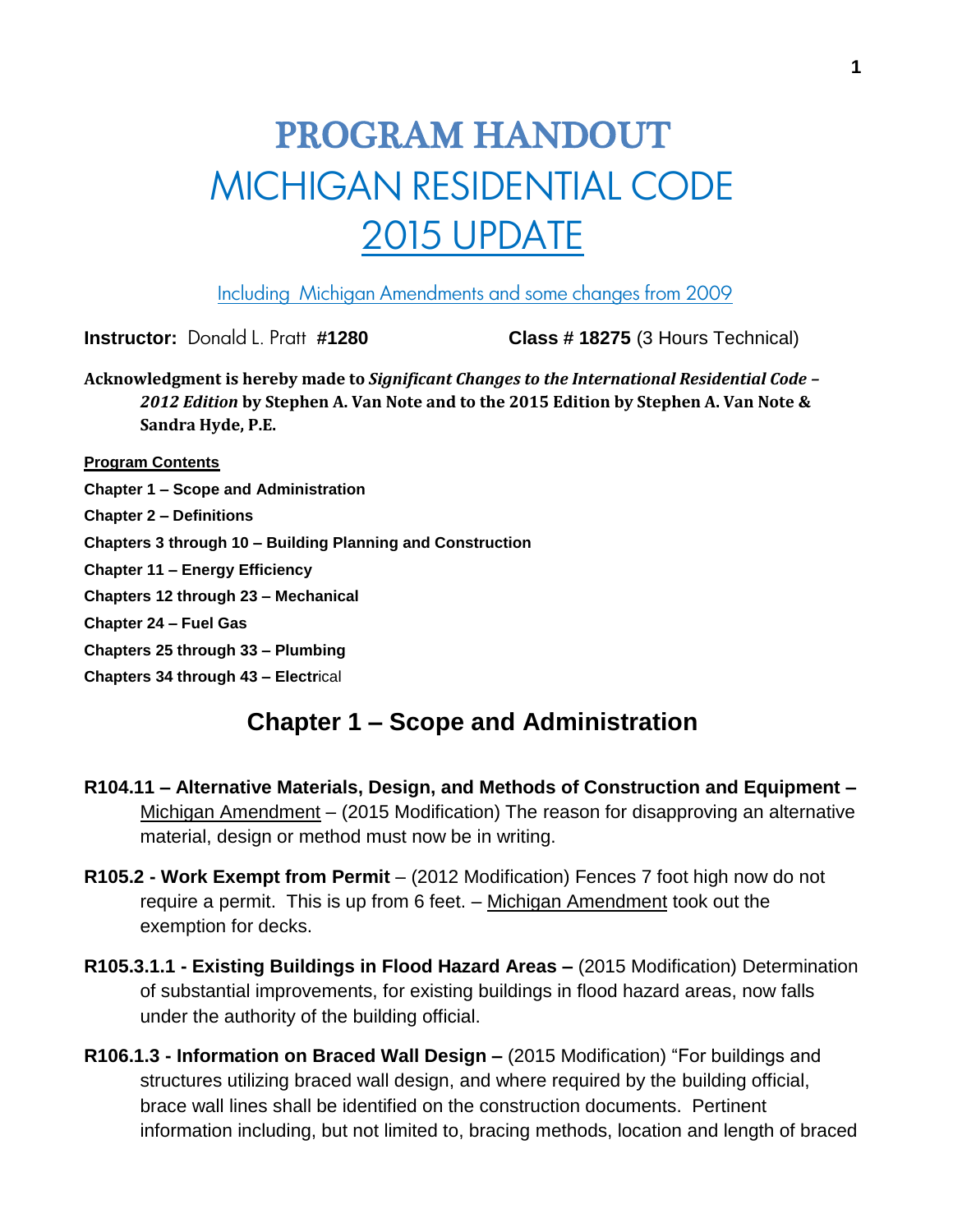wall panels and foundation requirements of braced wall panels at top and bottom shall be provided."

- **R106.1.4 – Truss Design Data -** Michigan Amendment (2009 Addition) "As an alternative to the submission of truss design drawings, Figure R802.10.1, the truss design data sheet, may be provided to the building official as part of the construction documents at the time of application. Truss design drawings shall be submitted to the building official prior to truss installation as required by Section R802.10.1."
- **R109.1.4 – Frame and Masonry Inspection -** Michigan Amendment **–** (2009 Addition) "… Masonry inspections shall be made after the completed installation of base course flashing as specified in Section R703.7.3 of the code and water-resistive barrier as specified in Section R703.2 of the code and after the masonry construction is completed."

#### **Other Michigan Amendments for Chapter 1 –**

**R101 – Scope and Application:** 

General. R104.6 - Right of entry;

- R104.9 Approved materials and equipment;
- R106 Construction Documents;

R108 – Fees;

- R109.4 Approval required;
- R110 Certificate of Occupancy;
- R112 Board of Appeals; and
- R114 Stop Work Order.

# **Chapter 2 – Definitions**

- **R202 – ATTIC AND HABITABLE ATTIC – Attic:** The unfinished space between the ceiling *joist* assembly of the top story and the roof *rafter's* assembly. Attic, Habitable: A finished or unfinished area, not considered a story, complying with all of the following requirements: 1.) the occupiable floor area is at least 70 square feet in accordance with Section R304. 2.) the occupiable floor area has a ceiling height in accordance. Section R305 and 3.) the occupiable space is enclosed by the roof assembly above, knee walls (if applicable) on the sides, and the floor-ceiling assembly below.
- **R202 – DEFINITION, STRUCTURAL INSULATED PANEL (SIP) – 2009 - Structural Insulated Panel (SIP).** A structural sandwich panel that consists of a light-weight foam plastic core securely laminated between two thin, rigid wood structural panel facings. Cap Plate / Core / Facing / Panel Thickness / Spline.
- **Other Michigan Amendments for Chapter 2:** Definitions for Agricultural or Agricultural Purposes; Attic, Uninhabitable both with and without storage; Building; Building Inspector; Building Official; Registered Design Professional; Structural; Sunroom Add.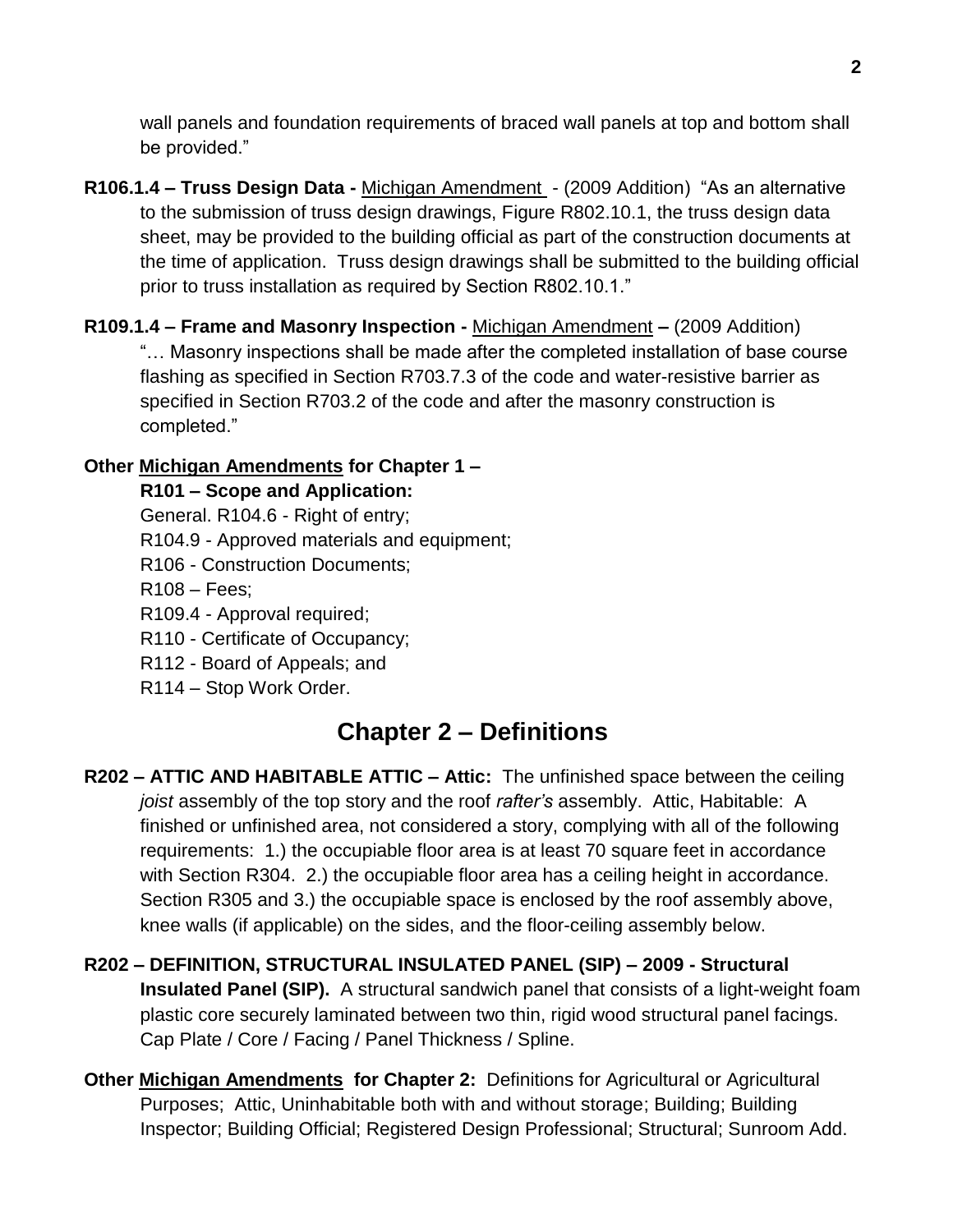### **Chapter 3 – Building Planning**

- **R301.2 & Figure R301.2(4) - Ultimate design wind speed values replace basic wind speed values Table R301.2(2) for 3-second gust** (2015 Modification)
- **R301.2(2) – Component & Cladding Loads** (2015 Modification) This section has been modified due to new criteria of Ultimate Design Wind Speed Values in lieu of Basic Wind Speed and is now divided into new R301.2.1.1.1 categories for determining component and cladding loads. (Our wind speed area is 115 mph.)
- **R301.2.1.1.1 - Topographic Wind Effects** (2015 Addition) This standard now contains requirements for habitable and nonhabitable sunrooms & must comply with AAMA/NPEA/NSA 2100-2112.
- **R301.2.1.4 - Wind Exposure Category**  (2012 Modification) Wind Exposure Category D now applies to open water, mud and salt flats, and unbroken ice fields.
- **R301.2.1.5 & Table R301.2(1) – Topographic Wind Effects**  (2009 Modification) "Topographic Wind Effects. In areas designated in Table R301.2(1) as having local historical data documenting structural damage to buildings caused by wind speedup at isolated hills, ridges and escarpments that are abrupt changes from the general topography of the area, topographic wind effects shall be considered in the design of the building in accordance with Section R301.2.1.5.1 or in accordance with the provisions of ASCE 7."
- **Table R301.2.1.5.1 – Ultimate Design Wind Speed Modification for Topographic Wind Effect –** (2015 Modification) Average Slope (in percent) of the Top Half of Hill, Ridge, or Escarpment in Michigan:
	- @ 0% = 115 Ultimate Design Wind Speed
	- @ 10% = 138 Ultimate Design Wind Speed
	- @ 15% = 148 Ultimate Design Wind Speed
	- @ 20% = 159 Ultimate Design Wind Speed
	- @ 25% = 169 Ultimate Design Wind Speed
- **Figure R301.2(5) and Table R301.2(5) –** Michigan Amendment (2009) Ground Snow Loads – Changes the ground snow loads from the IRC and inserts a table to list Ground Snow Loads by Jurisdiction.
- **R301.3 – Story Height –** (2015 Modification) for wood wall and cold-formed steel framing, insulated concrete form walls, and SIP walls - the story height shall not exceed 11 feet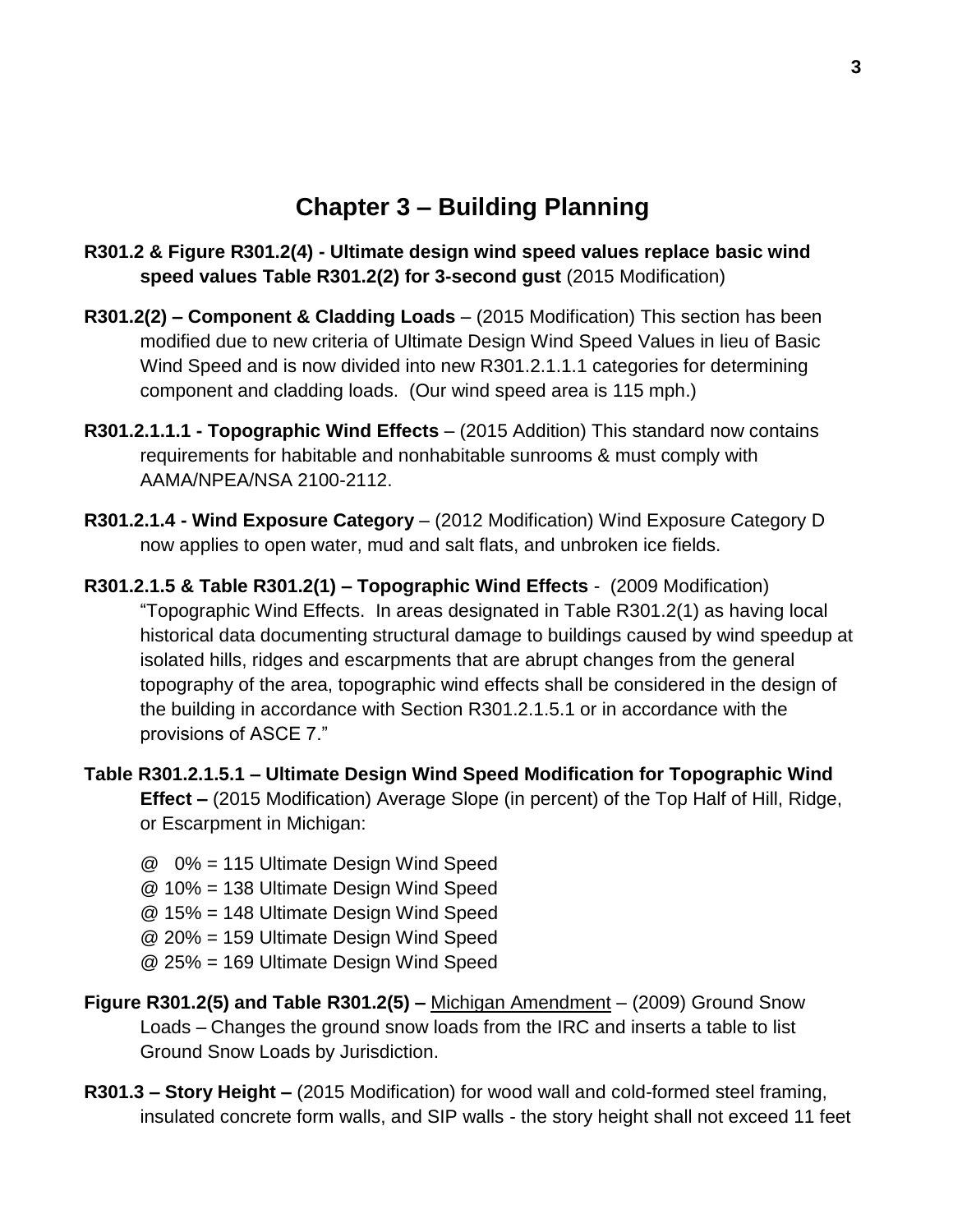7 inches and masonry walls shall not exceed 13 foot 7 inches. (was10 foot maximum stud height without engineering)

- **R301.5 – Minimum Uniformly Distributed Live Loads**  Michigan Amendment (2009 Modification) - The definitions for deck and balcony have been removed, and the minimum uniform live load for balconies has been lowered from 60 psf to 40 psf to be consistent with decks. The criteria for determining the live load of a limited attic storage area now considers the required depth of the insulation. Habitable attics and attics served with a fixed stairs have been added to the table with a minimum uniform live load of 30 psf.
- **R301.5 – Minimum Uniformly Distributed Live Loads –** (2009 & 2012 Modifications) The terminology related to live loads has been updated for consistency with ASCE 7-10. Footnotes b. and g. pertaining to attic live loads have been revised to clarify the application. Table R301.5 – Minimum Uniformly Distributed Live Loads (in pounds per square foot). Uninhabitable attics without storage = 10 psf; Uninhabitable attics with limited storage = 20 psf; Habitable attics and attics served with fixed stairs = 30 psf.
- **Table R302.1(1) – Exterior Walls**  Michigan Amendment Unprotected roof overhangs are now allowed to project to within 2 feet of the property line when fire blocking is installed between the top of the wall and the roof sheathing.
- **R302.2 and R302.3 Dwelling Unit Separation** Michigan Amendment (2009 Amendment and is now included in the 2015 IRC) This change increases the 1-hour fire separation back to the 2-hour fire separation when an automatic fire sprinkler system is not installed in the townhouse dwelling unit.
- **R302.2.2 – Parapet Exception** (2012 Modification) When a parapet is not installed, openings and penetrations of the roof are no longer permitted within 4 feet of the separating wall between townhouse dwelling units.
- **R302.5 – Garage Openings and Penetrations** (2009 Modification) When gypsum board is required on a garage ceiling for separation from dwelling, the space around penetrations must be filled with approved material to prevent the free passage of frame and products of combustion.
- **R302.5.1 – Garage Opening Protection** Michigan Amendment Self-closing devices for the door between the house and the garage were not included in the MRC.
- **R302.6 & Table R302.6 – Garage Separation** (2015 Clarification) Garage separation only requires ½ inch gypsum board unless there is living space above the garage where it requires ⅝ inch gypsum board.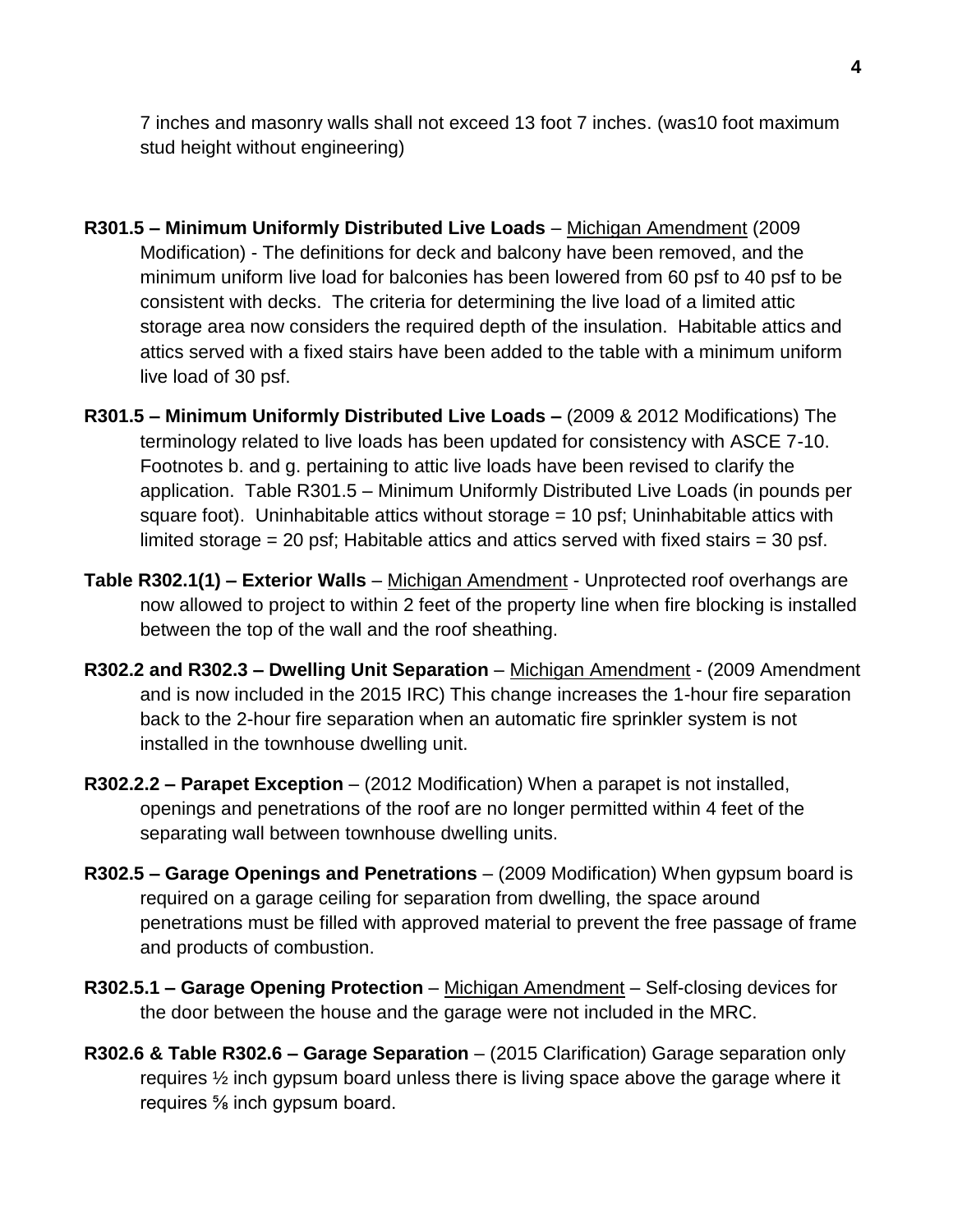- **R302.13 – Fire protection of Floors** Michigan Amendment (2015 Clarification) Fire protection of ceilings of basements and crawl spaces has been deleted from the residential code for Michigan and do not apply.
- **R303.4 – Mechanical Ventilation** (2012 Modification) When used for satisfying the ventilation requirements for dwellings, mechanical ventilation must now comply with new provisions in Section M1507 for whole-house ventilation of habitable rooms and local exhaust of bathrooms.
- **R303.4 – Mechanical Ventilation**  (2012 Addition) A whole-house mechanical ventilation system is now required for any dwelling that is tested with a blower door test and determined to have an air infiltration rate of less than 5 air changes per hour.
- **R303.5.2 – Exhaust Openings**  Michigan Amendment "Outside exhaust openings shall be located so as not to create a nuisance. Exhaust openings shall not be directed onto walkways. Exhaust openings shall not terminate within 3 feet of a ventilation section in a soffit."
- **R303.7 & R303.8 – Illumination of Stairways**  (2015 Modification) Interior and exterior stairway illumination provisions have been placed in separate sections and the language has been clarified. A switch is not required where remote, central, or automatic control of lighting is provided for interior stairways.
- **R304.1 – Minimum Habitable Room Areas** (2015 Modification) The minimum floor area requirement for at least one habitable room of 120 square feet has been deleted leaving 70 square feet as the only minimum except kitchens.
- **R305 – Minimum Ceiling Height** (2015 Modification) The minimum ceiling height for bathrooms, toilet rooms, and laundry rooms has been reduced to 6 feet 8 inches. The 6 feet 4 inches minimum below beams, girders, ducts, or other obstructions has been expanded to basements with habitable space.
- **R308.4 – Hazardous Locations Requiring Safety Glazing**  (2012 Clarification) Glazing requirements are based on the size of the panels and height above the floor if within 18 inches of the floor or within 24 inches of the hinge side of an in-swinging door.
- **R308.4.2 – Glazing Adjacent to Doors** (2015 Modification) Glazing installed perpendicular to a door in a closed position and within 24 inches of the door now only requires safety glazing if it is on the hinge side of an in-swinging door.
- **R308.4.5 – Glazing and Wet Surfaces** (2015 Modification) Safety glazing is required where the water's edge of a bathtub, hot tub, spa, whirlpool, or swimming pool is less than or equal to 60 inches away or from the edge of a shower, sauna, or steam room.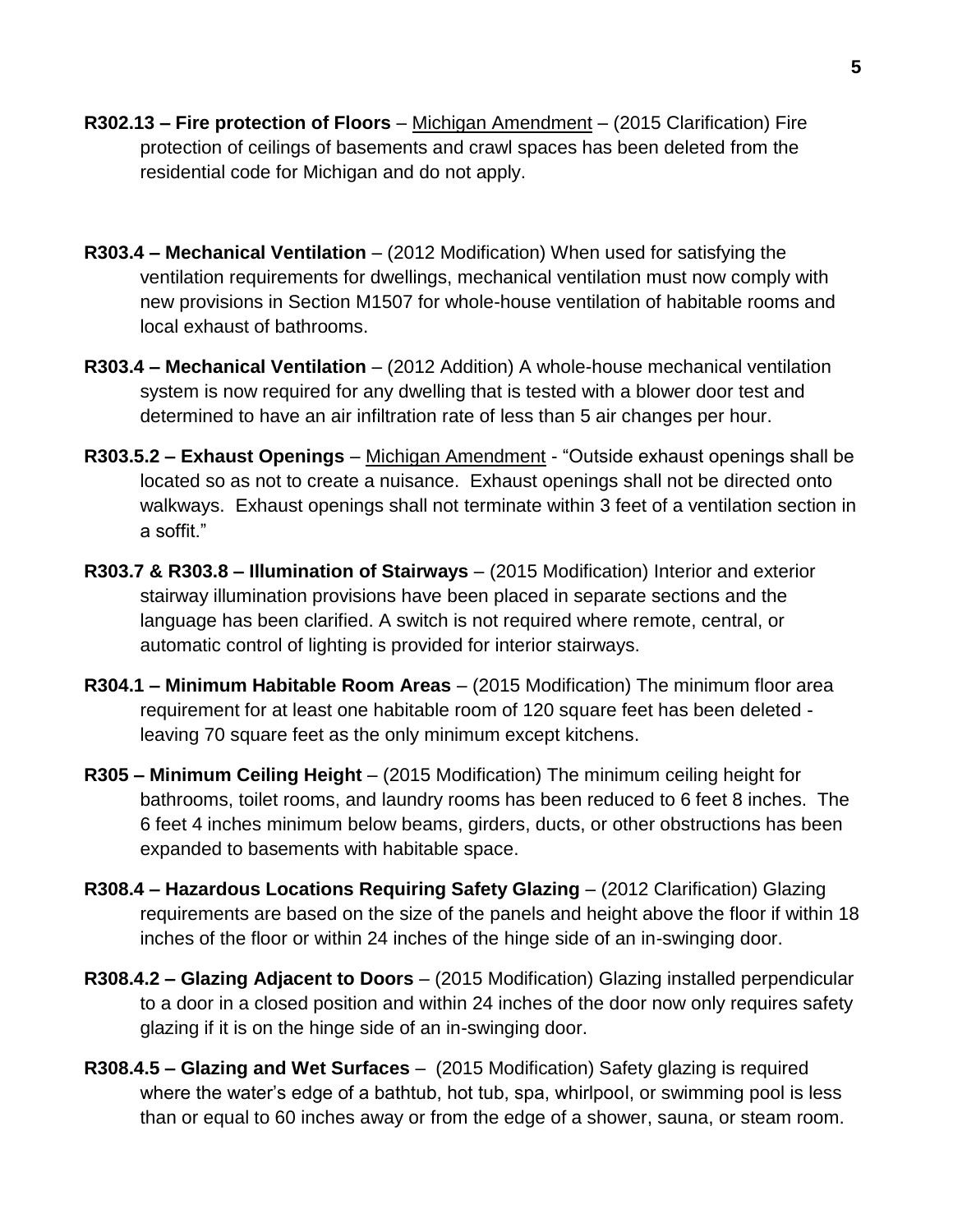- **R308.4.6 – Glazing Adjacent to Stairs and Ramps** (2012 Modification) Glazing installed adjacent to the stairs or landings where the glazing is less than 36 inches above the nosing of the treads or surface of the landing shall be considered to be a hazardous location. This corresponds to the height provision of a guard railing.
- **R308.4.7 – Glazing Adjacent to the Bottom of Stair Landings** (2015 Clarification) Glazing installed adjacent to the landing at the bottom of a stairway where the glazing is less than 36 inches above the landing and within a 60-inch horizontal arc less than 180 degrees from the bottom tread nosing shall be considered to be a hazardous location.
- **R310 – Emergency Escape and Rescue Openings** (2015 Clarification No Technical Changes) "Basements, habitable attics, and every sleeping room shall have not less than one operable emergency escape and rescue opening. Where basements contain one or more sleeping rooms an emergency escape and rescue opening shall be required in each sleeping room. Emergency escape and rescue openings shall open directly into a public way, or to a yard or court that opens to a public way. Exception: Storm shelters and basements used only to house mechanical equipment not exceeding a total floor area of 200 square feet."
- **R310 – Emergency Escape and Rescue Openings** (2015 Clarification) This section has been reorganized to clarify where emergency escape and rescue openings must be used and how.
- **R310.1 – Emergency Escape and Rescue Openings for Habitable Attics** (2009 Modification) An Emergency Escape & Rescue Opening is now required in any attic that is considered to be habitable.
- **R310.2.2 – Emergency Escape & Rescue Openings Sill Height** (2012 Clarification) The maximum sill height of 44 inches is now measured from the floor to the bottom of the clear opening.
- **R310.5 & R310.6 – Emergency Escape and Rescue Openings for Additions, Alterations and Repairs** – (2015 Clarification) The basement of a dwelling addition does not require an emergency escape and rescue opening if there is access to a basement that does have an emergency escape and rescue opening. Remodeling of an existing basement does not trigger the emergency escape and rescue opening requirements unless a new bedroom is created.
- **R311.2 – Means of Egress** Michigan Amendment The required exit door shall be a sidehinged door of not less than 3 feet in width and 6 feet, 8 inches in height. Other exterior hinged or sliding doors shall not be less than 24 inches in width and 6 feet, 6 inches in height. Interior doors shall be not less than 24 inches in width and 6 feet, 6 inches in height.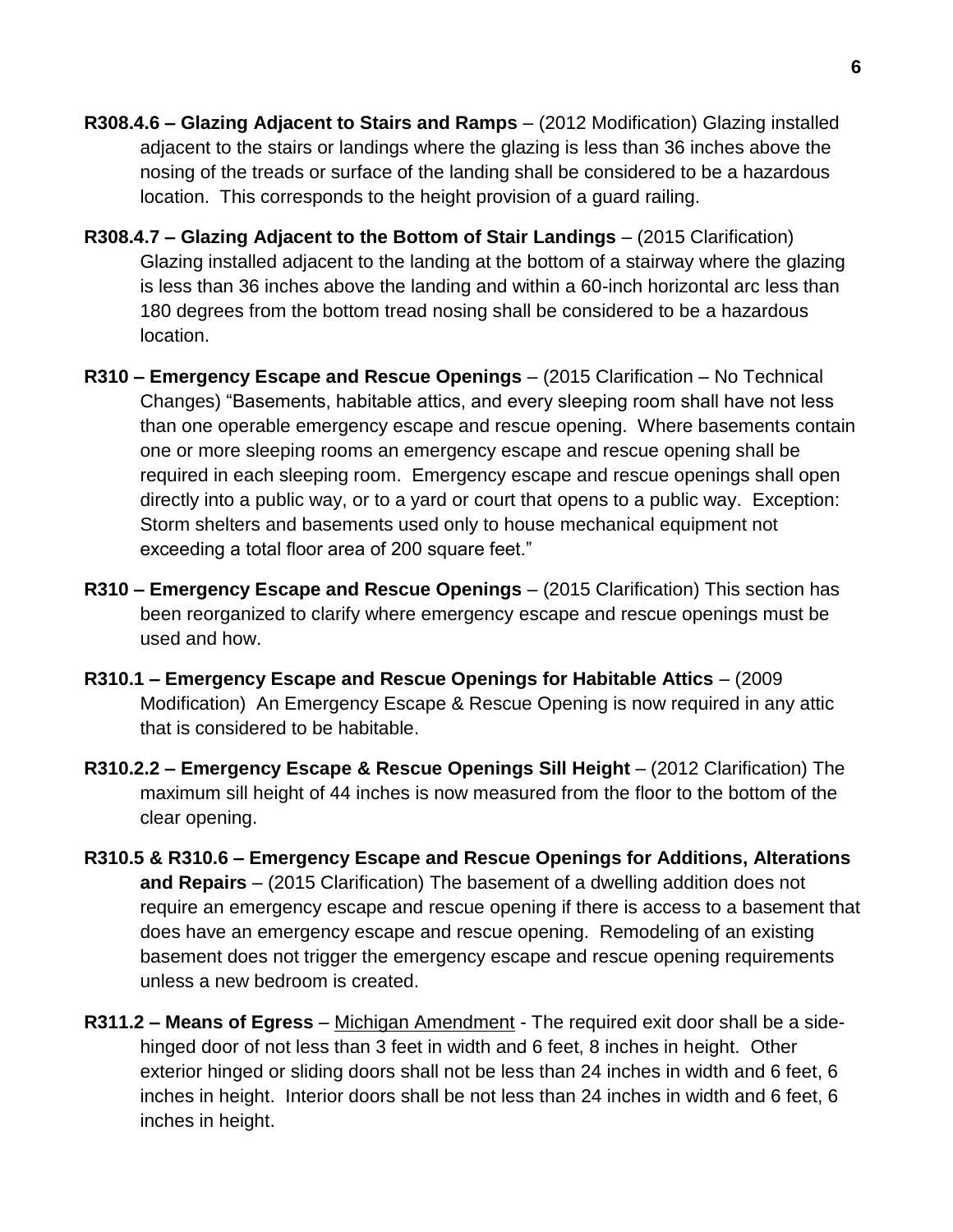- **R311.3.1 – Floor Elevation at the Required Egress Door** (2012 Clarification) Finished floors at the required egress door shall be not more than 1½ inches lower than the top of the threshold. Exception: The landing or floor on the exterior side shall be not more than 7¾ inches below the top of the threshold provided the door does not swing over the landing or floor.
- **R311.6.4 – Modular Ramps** Michigan Amendment Modular ramp systems approved pursuant to the act are not required to comply with the requirements of Section R403.1.4 of the code. (Michigan requires a 42 inch deep foundation)
- **R311.7.4 – Walk Line Across Winder Treads** (2009 Addition) New provision defining the walk line intended to clarify the tread depth requirement for winders. Measurement of stair treads and risers exclusive of carpet will result in more consistent application of the code. A new exception to uniform tread depth now provides that winders are permitted for a turn in a stairway of otherwise rectangular treads. Michigan Amendment: Maximum riser of 8¼ inches and minimum tread depth of 9 inches.
- **R311.7.3 and R311.7.4 – Stair Treads and Risers** Michigan Amendment Maximum riser shall be 8¼ inches and minimum tread depth shall be 9 inches measured from the rough material not including carpet.
- **R311.7.3 & R311.7.5.1 – Stairway Vertical Rise and Open Risers –** (2009 Modification) The total vertical rise in a stairway without an intermediate landing has increased from 144 inches to 147 inches. Further, open risers are permitted provided that the openings located more than 30 inches as measured vertically to the floor or grade below do not permit the passage of a 4-inch-diameter sphere.
- **R311.7.6 – Landings for Stairways** (2015 Modification) The minimum width perpendicular to the direction of travel shall be no less than the width of the flight served. Landings of shapes other than square or rectangular shall be permitted provided the depth at the walk line and the total area is not less than that of a quarter circle with a radius equal to the required landing width.
- **R311.7.10.1 – Spiral Stairways** (2015 Modification) "Spiral stairways are permitted, provided that the clear width at and below the handrail is not less than 26 inches and the walkline radius is not greater than 24½ inches. Each tread shall have a tread depth of not less than 6¾ inches at the walkline. All treads shall be identical, and the rise shall be not more than 9½ inches. Headroom shall be not less than 6 feet, 6 inches."
- **R311.8 – Ramps** (2015 Modification) Ramps that do not serve the required egress door are now permitted to have a slope not greater than 1 unit vertical to 8 units horizontal. Ramps serving an egress door must still be installed at 1 unit vertical to 12 units horizontal.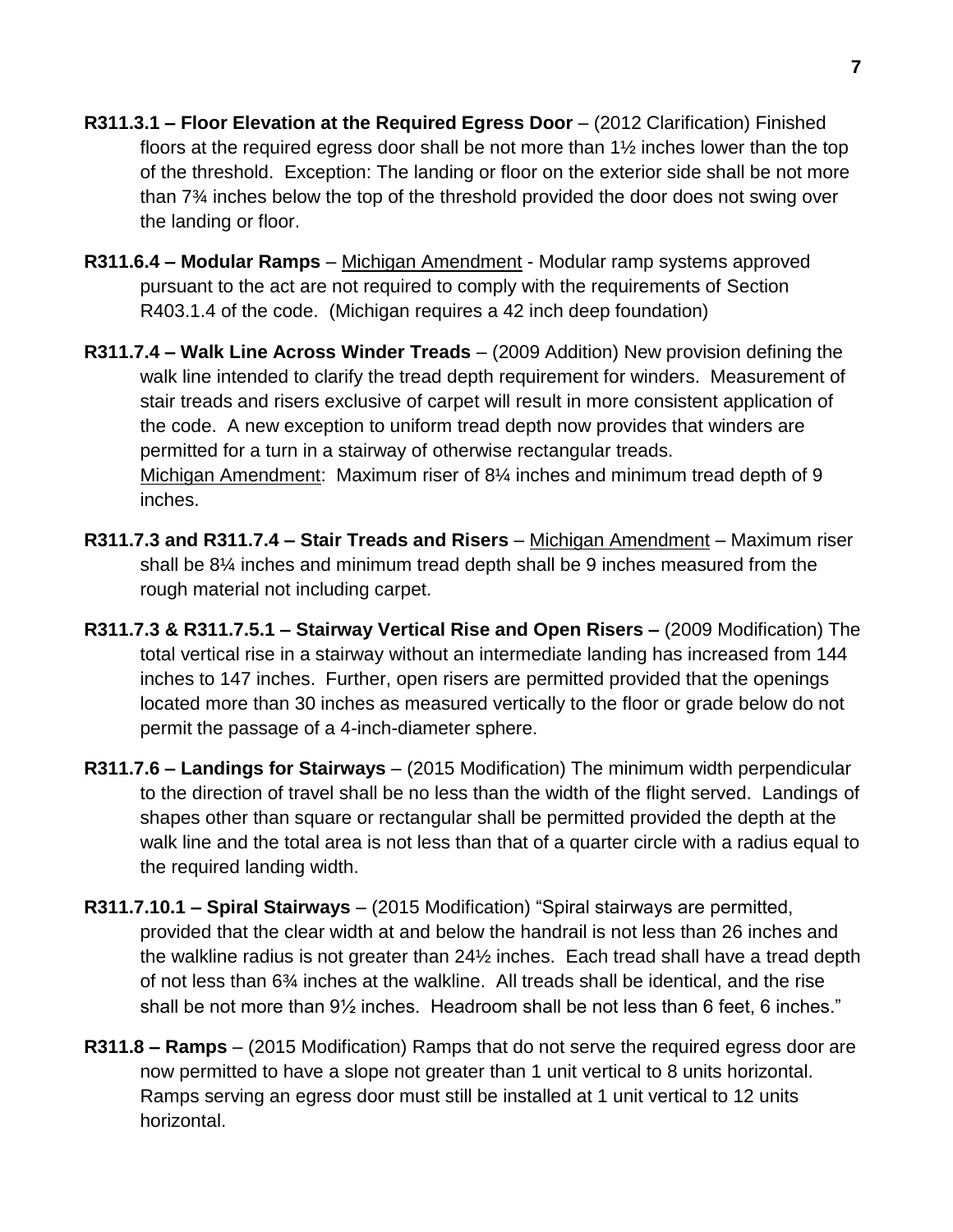- **R312.1.2 – Guards** (2015 Modification) The 2009 provision that required the guard height be measured from the surface of the adjacent fixed seating has been removed from the 2015 Code.
- **R312.2.1 – Window Fall Protection** (2015 Clarification) In dwelling units, where the top of the sill of an operable window opening is located less than 24 inches above the finished floor and greater than 72 inches above the finished grade or other surface below on the exterior of the building, the operable window shall comply with one of three provisions: 1. Operable window openings that will not allow a 4-inch-diameter sphere to pass through the opening where the opening is in its largest opened position; 2. Operable windows that are provided with window fall prevention devices; or 3. Operable windows that are provided with window opening control devices.
- **R314.2.2 – Smoke Alarms for Alterations, Repairs and Additions** Michigan Amendment – (2015 Modification) When alterations, repairs, or additions requiring a permit occur, or when 1 or more sleeping rooms are added or created in existing dwellings, the individual dwelling unit shall be equipped with smoke alarms located as required for new dwellings. Exceptions: 1. Work involving the exterior surfaces of dwellings, such as the replacement of roofing or siding, or the addition or replacement of windows or doors, or the addition of a porch or deck, are exempt from the requirements of this section. 2. Installations, alteration, or repairs of electrical, plumbing, or mechanical systems are exempt from the requirements of this section.
- **R314.3 – Smoke Alarms – Locations** (2015 Modification) Smoke alarms shall be installed not less than 3 feet horizontally from the door or opening of a bathroom that contains a bathtub or shower unless this would prevent placement of a smoke alarm required by Section R314.3 and ionization smoke alarms shall not be installed less than 20 feet horizontally from a permanently installed cooking appliance unless it is equipped with a alarm–silencing switch then it can be 10 feet.
- **R314.4 – Interconnection of Smoke Alarms** Michigan Amendment (2012 Modification) Wireless technology is now allowed for interconnecting smoke alarms throughout the structure. Further, interconnection of smoke alarms in existing areas shall not be required.
- **R314.5 & R314.7.4 – Combination Alarms** (2015 Modification) Combination smoke and carbon monoxide alarms shall be permitted to be used in lieu of smoke alarms and they are permitted to be installed in fire alarm systems in lieu of smoke detectors, provided they are listed in accordance with UL 268 and UL 2075.
- **R315 – Carbon Monoxide Alarms** (2015 Modification) For new construction, an approved carbon monoxide alarm shall be provided in dwelling units where either or both of the following conditions exist: 1. The dwelling unit contains a fuel-fired appliance. 2. Has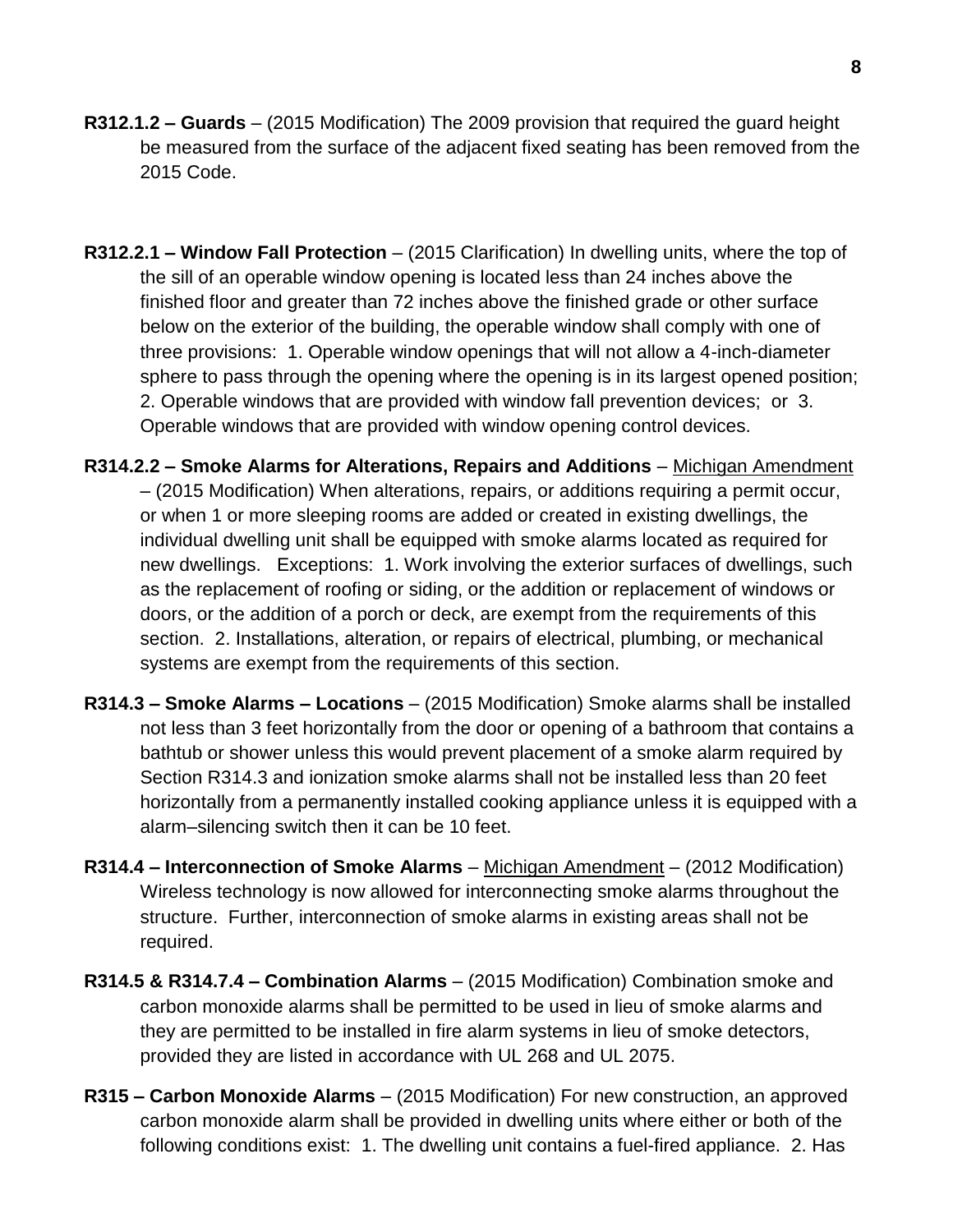an attached garage with an opening that communicates with the dwelling unit. Where required, alarms shall be installed outside of each separate sleeping area in the immediate vicinity of the bedrooms.

- **R315.2.2 – Carbon Monoxide Alarms for Alterations, Repairs and Additions** (2015 Modification) Where alterations, repairs and additions requiring a permit occur, or where one or more sleeping rooms are added or created in existing dwellings, the individual dwelling unit shall be equipped with carbon monoxide alarms located as required for new dwellings. Exceptions: Work involving the exterior surfaces of dwellings, such as the replacement of roofing, siding, doors, or the addition of a porch or deck, or plumbing or mechanical systems are exempt from the requirements.
- **R317.1 Location for Protection Against Decay** This is a 2009 modification that allowed the distance from grade for wood to be reduced from the required 6 inch to 2 inches where a concrete slab exists. There is now an exception for deck posts supported by concrete piers or metal pedestals to be reduced to 1inch.
- **R319.1 – Address Numbers** This is a reminder that prescribes the minimum size of address numbers and requires a contrasting background for visibility from the street or road fronting the property.
- **R321 – Elevators and Platform Lifts** Michigan Amendment Where provided, passenger elevators, limited-use/limited-application elevators or private residence elevators and platform lifts shall comply with the Michigan Elevator Rules R 408.7001 to R 408.8695.

### **Chapter 4 – Foundations**

- **R403.1.1 – Minimum Footing Size** (2015 Modification) Minimum footing size and thickness is now divided into three expanded tables based on the type of construction being supported: light frame, light frame with veneer, and concrete or masonry. The values are also based on the type of foundation: slab on grade, crawl space, or basement.
- **R403.1.6 – Foundation Anchorage** (2015 Modification) Now allows anchor straps if approved by the Building Official and removes redundant language and clarifies the anchorage requirements for wood sill and sole plates.
- **R404.4 – Retaining Walls** (2015 Modification) Retaining walls that are freestanding and not supported at the top, with more than 48 inches of unbalanced backfill must be designed by an engineer. Retaining walls exceeding 24 inches in height that resist lateral loads in addition to soil, shall be designed in accordance with accepted engineering practices to ensure stability against overturning, sliding, excessive foundation pressure and water uplift.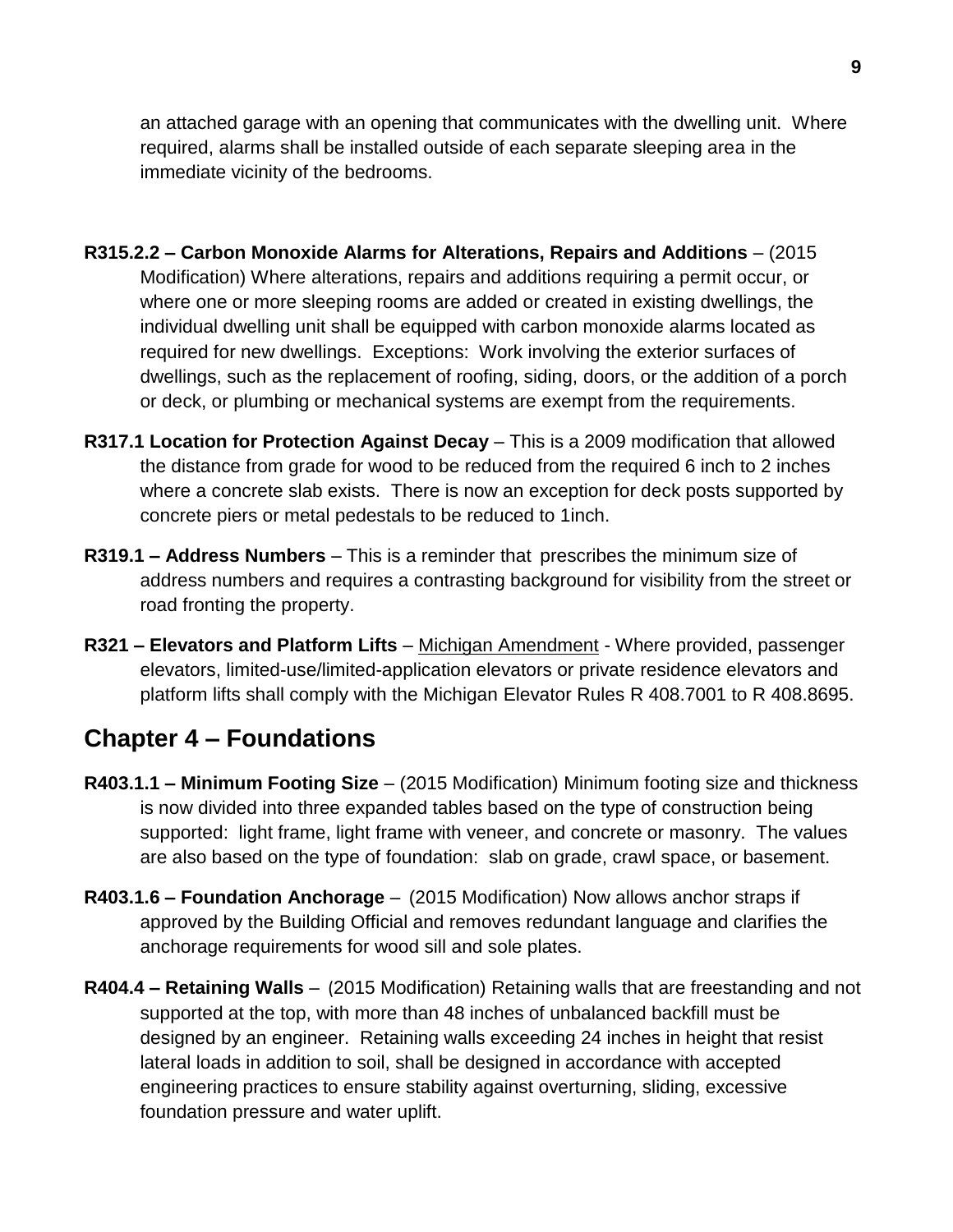**R405**.1 – Foundation Drainage – (2012 Modification) Except where otherwise recommended by the manufacturer, perforated drains shall be surrounded with an approved filter membrane or the filter membrane shall cover the washed gravel or crushed rock covering the drain.

# **Chapter 5 – Floors**

- **R501.3 – Fire Protection of Floors**  A Michigan Amendment has taken this 2012 provision out of the code. Floor assemblies, not required elsewhere in this code to be fire resistance rated, shall be provided with a  $\frac{1}{2}$  inch gypsum wallboard membrane,  $\frac{5}{6}$  inch wood structural panel membrane, or equivalent on the underside of the floor framing member.
- **Tables R502**.**3.1(1) & R502.3.1(2) – Floor Joist Spans for Common Lumber Species –** (2015 Modification) Floor joist span lengths in the prescriptive tables of the Code have changed for Southern Pine (SP), Douglas Fir-Larch (DFL), and Hemlock Fir (HF).
- **R507.2 – Deck Ledger Connection to Band Joist** (2012 Modification & 2015 Clarification) All deck provisions have been relocated to a new section. The prescriptive provisions related to the placement of bolts and lags for deck ledger attachment to the band joist have been revised to correlate with the National Design Specification (NDS) for Wood Construction.
- **R507.2.4 – Deck Flashing** Michigan Amendment (2015 Modification) "An approved corrosion-resistant flashing as required by Section R703.8 shall be installed above the attached ledger as shown in Figure R507.2.1(2) or as approved."
- **R507.5 – Deck Joist & Lateral Restraint at Supports** (2015 Addition) A new section and table provides a prescriptive method for maximum allowable spans for wood deck joists and stipulates that joists are permitted to cantilever a maximum of ¼ of the actual joist span.
- **R507.6 – Deck Beams** (2015 Addition) A new section and table provides a prescriptive method for maximum allowable spans for wood deck beams and stipulates that beams are permitted to cantilever at each end a maximum of ¼ of the actual beam span. Splices of multi-span beams shall be located at interior post locations.
- **R507.7 – Deck Joist and Beam Bearing** (2015 Addition) A new section provides that the ends of each joist and beam shall have not less than 1½ inches of bearing on wood or metal and not less than 3 inches on concrete or masonry for the entire width of the beam. Joist framing into the side of a ledger board or beam shall be supported by approved joist hangers. Joist bearing on a beam shall be connected to the beam to resist lateral displacement.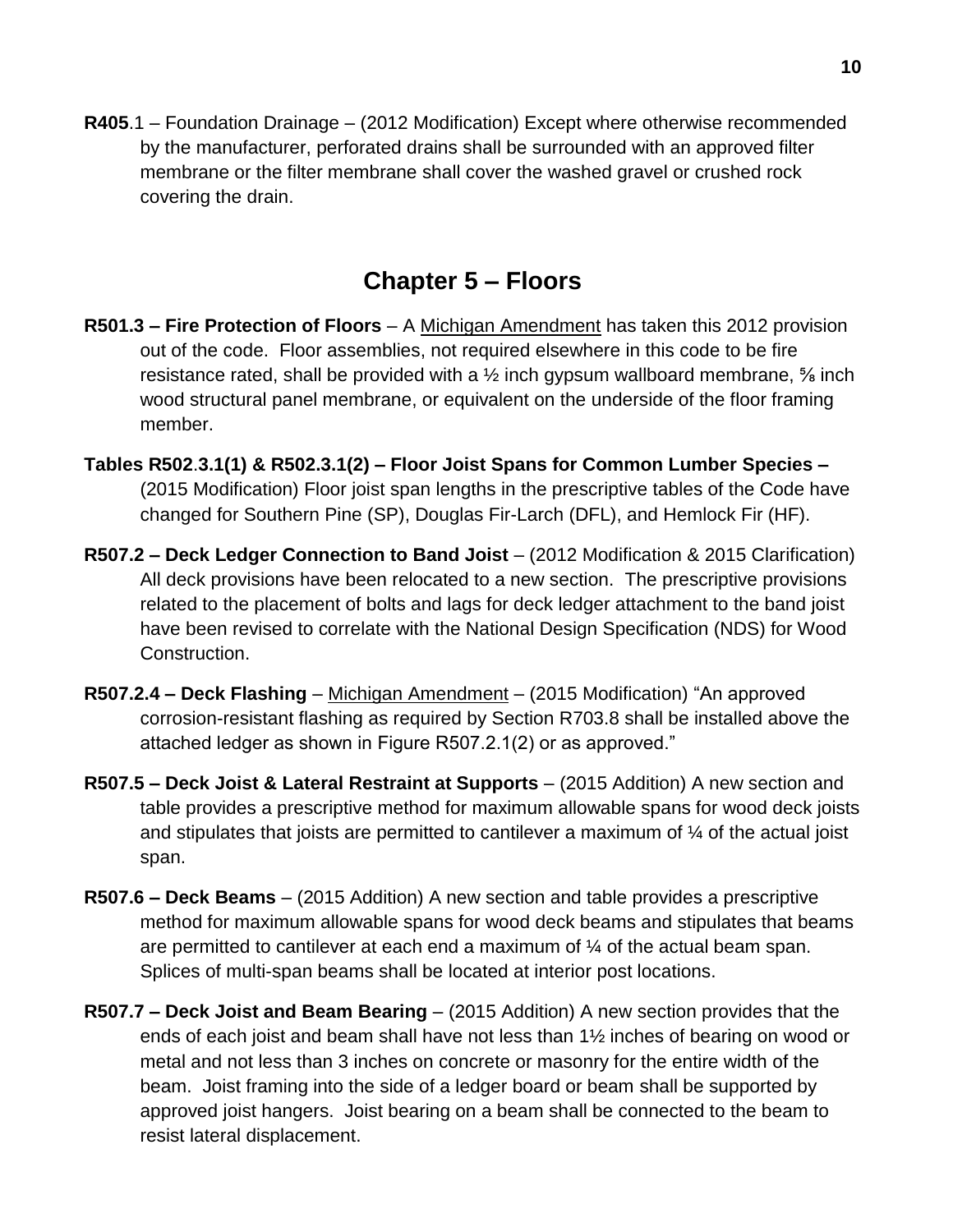### **Chapter 6 – Wall Construction**

- **R601.3 – Vapor Retarders**  Michigan Amendment "Class I or II vapor retarders shall be provided on the interior side of frame walls in Zones 5, 6, 7, 8 and Marine 4. Exceptions: 1. As permitted in Table R702.7.1. 2. Class III or no vapor retarder shall be permitted on the interior side of below grade wall assemblies. Class I or II vapor retarders shall be permitted on the interior side of the wall assembly when no air permeable insulation is installed in the below grade wall assemblies. 3. Construction where moisture or freezing will not damage the materials."
- **Table R602.3(1) – Fastener Schedule for Structural Members** This table has been reorganized and updated again to reflect currently accepted industry standards and manufacturer's recommendations.
- **Table R602.3(5) – Size, Height, and Spacing of Wood Studs** Table R602.3.1 has been deleted and the exception for walls greater than 10 feet has been added: "Where snow loads are less than or equal to 25 pounds per square foot, and the ultimate design wind speed is less than or equal to 130 mph, 2x6 studs supporting a roof load with not more than 6 feet of tributary length shall have a maximum height of 18 feet where spaced at 16 inches on center, or 20 feet where spaced at 12 inches on center. Studs shall be minimum No. 2 grade lumber." Example: 2x6 continuous studs in an 18-foot height gable end wall. (The gable end wall studs do not support a roof load.) Example: 2x6 continuous studs used in a 20-foot tall wall supporting a projection with roof framing parallel to the wall and the following four limits: Snow load < 25 psf; Wind speed  $\leq$  130 mph; 2 x 6 construction; Roof load tributary width < 6 feet. (This means for studs that carry a roof load)
- **R602.7.1 – Single Member Headers** (2015 Additions) The code now includes prescriptive provisions for single member headers under limited conditions.
- **R602.10 – Braced Wall Lines and Braced Wall Panels** (2012 & 2015 Modifications) The fame wall bracing provisions have been entirely rewritten. Different bracing methods are now permitted on different braced wall lines. "Buildings shall be braced in accordance with this section or, when applicable, Section R602.12. Where a building, or portion thereof, does not comply with one or more of the bracing requirements in this section, those portions shall be designed and constructed in accordance with Section R301.1. "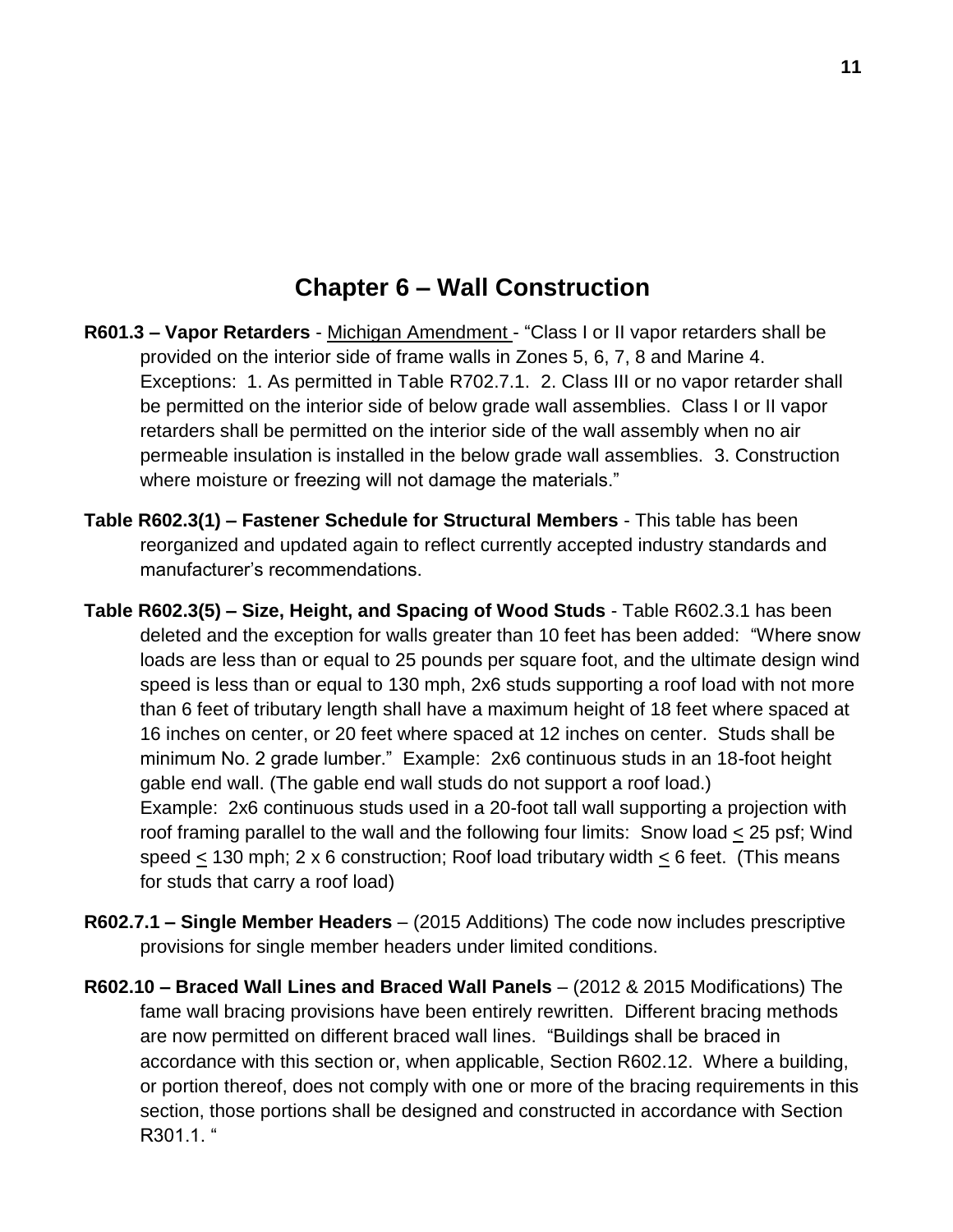**R602.10.5 & R602.10.6.2 – Minimum Length of a Braced Wall Panel** – (2012 & 2015 Modifications) The contributing length of continuously sheathed Portal Frames and Portal Frames with Hold Downs, in low-seismic regions, has increased by 50%. Use "**APA Simplified Wall Bracing Method Using Wood Structural Panel Continuous Sheathing"** (Reference: Form No. SR-102B/Revised February 2013/010 phone 253 620-7400 or [www.apawood.org.](http://www.apawood.org/))

**R606.3.5 – Grouting Requirements for Masonry Construction** – (2015 Modification) With reorganization of the masonry wall provisions in the 2015 IRC, the section covering provisions for grouting above-ground masonry walls now combines all the requirements for single, multi-wythe, and reinforced masonry construction in one section. Clarifications address grout placement, cleanouts, and construction for all three types of masonry construction.

### **Chapter 7 – Wall Covering**

**R703.4 – Flashing** – (2012 & 2015 Modification) "Approved corrosion-resistant flashing shall be applied shingle-fashion in a manner to prevent entry of water into the wall cavity or penetration of water to the building structural framing components."

"Where flashing instructions or details are not provided, pan flashing shall be installed at the sill of exterior window and door openings. Pan flashing shall be sealed or sloped in such a manner as to direct water to the surface of the exterior wall finish or to the water-resistive barrier for subsequent drainage. "

- **R703.5 – Wood, Hardboard, and Wood Structural Panel Sidin**g (2015 Modification) "Wood siding applied vertically shall be nailed to horizontal nailing strips or blocking set not more than 24 inches on center. Panel Siding  $\frac{3}{6}$  inch wood structural panel siding shall not be applied directly to studs spaced more than 16 inches on center where the long dimension is parallel to studs. Wood structural panel siding 7/16 inch or thinner shall not be applied directly to studs spaced more than 24 inches on center."
- **R703.8.4.2 – Grout Fill Behind Masonry Veneer**  (2015 Modification) Mortar is no longer permitted to fill the air space behind anchored masonry veneer. Grout must now be used and under some conditions can actually replace the air space.
- **Figure R703.8 – Masonry Veneer Wall Details** Michigan Amendment Figure R703.8 has been inserted for clarification of (4) Masonry Wall Details those being water-resistive barrier, air space, flashings and weep holes.
- **R703.9.1 – Exterior Insulation and Finish System (EIFS)** (2015 Modification) EIFS shall comply with the following: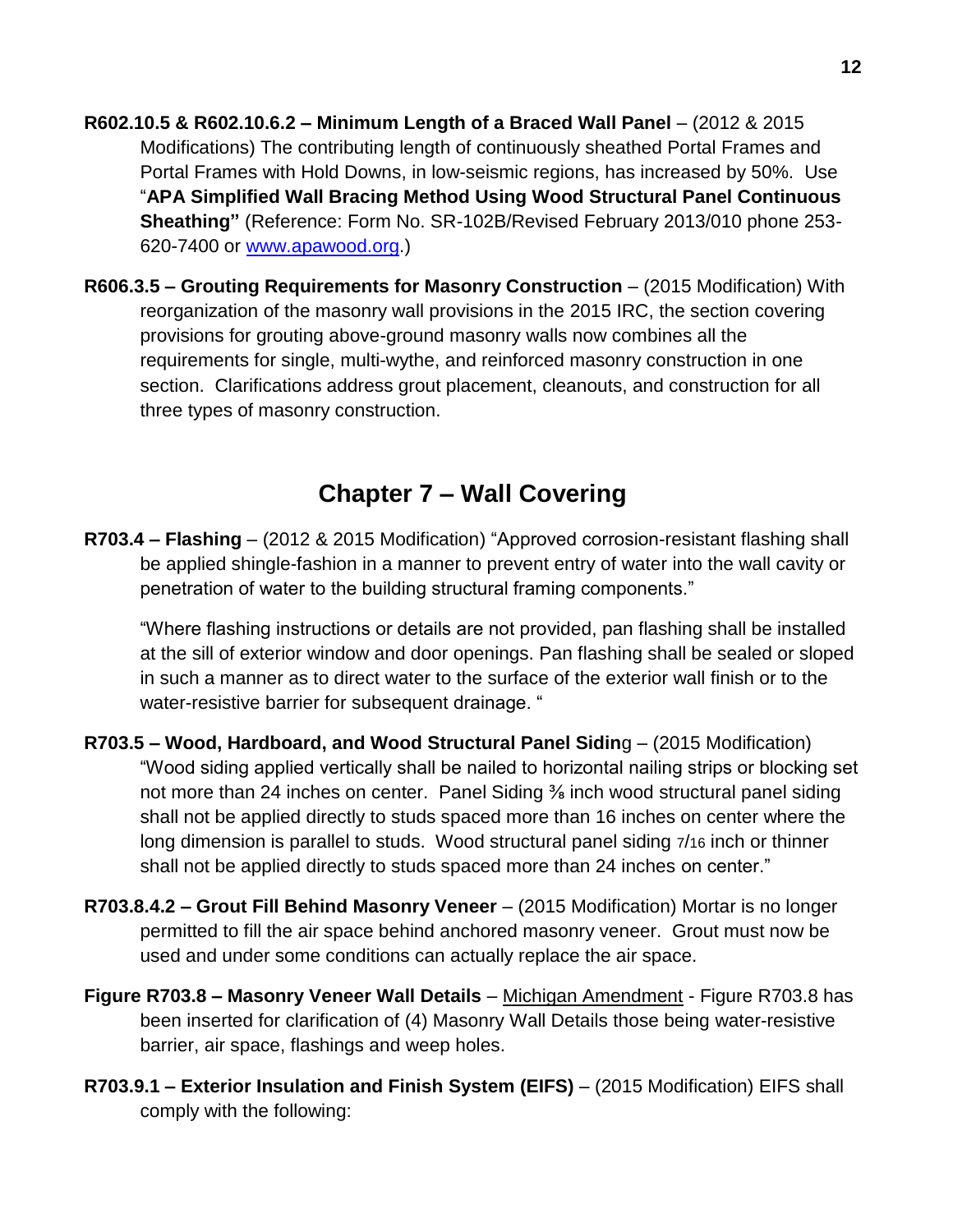- 1. ASTM E2568.
- 2. Shall be limited to applications over concrete or masonry wall assemblies.
- 3. Flashings shall comply with R703.8.
- 4. Installed in accordance with the manufacturer's installation inst.
- 5. Shall terminate not less than 6 inches above the finished ground level.
- 6. Decorative trim shall not be face-nailed through the EIFS.
- **R703.11.1 - Vinyl Siding Attachment - Fasteners** (2015 Clarification) Unless specified otherwise by the manufacturer's instructions, fasteners for vinyl siding shall be 0.12 inch shank diameter nails with a 0.313-inch head or 16 gauge staples with a  $\frac{3}{8}$  inch to  $\frac{1}{2}$  inch crown. Fasteners shall penetrate into building framing by a minimum of 1 $\frac{1}{4}$ inches.
- **R703.12 – Adhered Masonry Veneer** (2012 Addition) This new section sets minimum clearances and flashing requirements. On exterior stud walls, adhered masonry veneer shall be installed to a minimum of 4 inches above the earth, or minimum of 2 inches above paved areas, or minimum of ½ inch above exterior walking surfaces which are supported by the same foundation that supports the exterior wall. Foundation flashings and weeps are also defined.
- **R703.13 & R703.14 – Insulated Vinyl Siding and Polypropylene Siding** (2015 Addition) This new section sets minimum requirements for insulated vinyl siding and polypropylene siding including certification and labeling, installation, and fire separation. (Note: 5 foot minimum for fire separation distance and 10 foot to building on other lot.)
	- **R703.15, R703.16 & R703.17 – Cladding Attachment Over Foam Sheathing** (2015 Addition) Three new sections set minimum requirements for cladding attachment over foam sheathing to wood framing, cold formed steel framing and masonry or concrete walls. Prescriptive requirements are given for light-frame construction.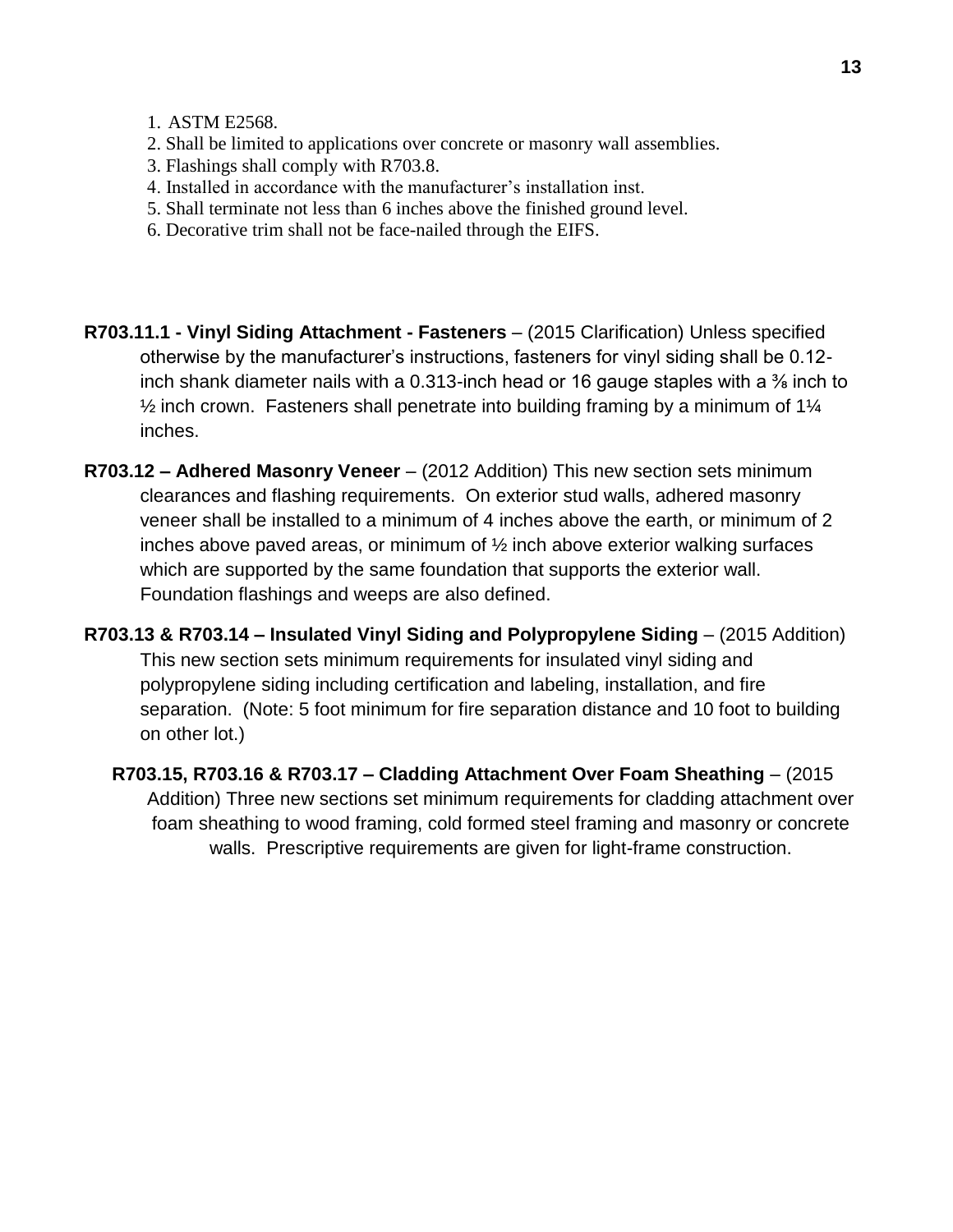# **Chapter 8 – Roof-Ceiling Construction**

- **R802.10.1 - Wood Truss Design Drawings and Roof Loading Data Sheet**  Michigan Amendment – The truss design data sheet, Figure R802.10.1, may be provided to the building official at the time of permit application, as an alternative to design drawings as permitted in Section R106.1.4. Note: Truss design drawings shall be on the job at frame inspection.
- **R806.5 – Unvented Attic & Unvented Enclosed Rafter Assemblies** (2015 Modification) Created by ceilings that are applied directly to the underside of the roof framing members and structural roof sheathing applied directly to the top of the roof framing members/rafters, shall be permitted where all the following conditions are met:
	- 1. The unvented attic space is completely within the building thermal envelope.

2. No interior Class I vapor retarders are installed on the ceiling side (attic floor) of the unvented attic assembly or on the ceiling side of the unvented enclosed roof framing assembly.

3. Where wood shingles or shakes are used, a minimum  $\frac{1}{4}$ -inch vented airspace separates the shingles or shakes and the roofing underlayment above the structural sheathing.

4. In Climate Zones 5, 6, 7, and 8 any air-impermeable insulation shall be a Class II vapor retarder, or shall have a Class II vapor retarder coating or covering in direct contact with the underside of the insulation.

5. Insulation shall be located in accordance with the following: Sections 5.1 and 5.2 of the code.

**R807.1 – Attic Access** – (2015 Modification) Attics where there is at least 30 square feet of space that is a minimum of 30 inches in height measured from the bottom of the top chord of the truss or rafter and the top of the bottom cord of the truss or the ceiling joist, requires an attic access.

# **Chapter 9 – Roof Assemblies**

- **R905.2.8.5 – Roof Drip Edge**  (2012 Addition) A Drip Edge is now required for both the eave and the rake for all asphalt shingled roofs.
- **R905.7.5 & R905.8.6 – Wood Shingle and Wood Shake Application** (2015 Modification) The minimum requirements for application of wood shingles and wood shakes are expanded. Fastener type is clarified and a new table lists minimum sizes for box nails. Labeling requirements for fastener packaging have also been added.
- **R905.16 – Photovoltaic Shingles** (2015 Modification) Additional requirements and limits for photovoltaic shingles have been added to this section.
- **R907 Rooftop-Mounted Photovoltaic Systems** (2015 Addition) This code provision describes the requirements and limits of rooftop-mounted systems.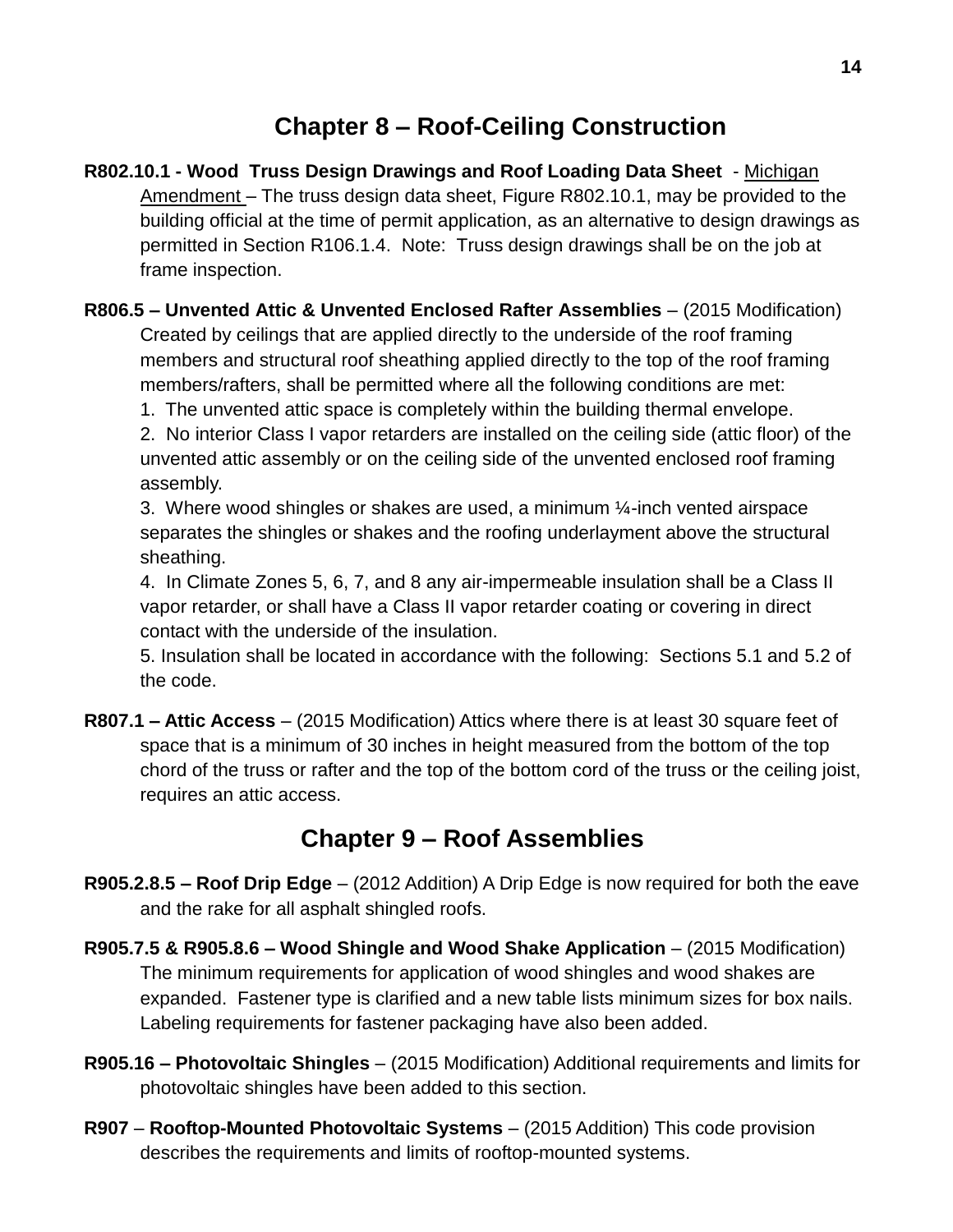**R909.2 – Rooftop-Mounted Photovoltaic Panel Systems** – Michigan Amendment - "Rooftop mounted panel systems shall be designed to structurally support the system and withstand gravity loads in accordance with Chapter 3. The roof upon which these systems are installed shall be designed and constructed to support the loads imposed by such systems in accordance with Chapter 8 and installed in accordance with the manufacturer's instruction. Roof penetrations shall be flashed and sealed in accordance with this chapter."

# **Chapter 10 – Chimneys and Fireplaces**

- **R1003.9.1 & R1003.9.3 – Masonry Chimney Caps and Rain Caps**  (2012 Addition) New language includes provisions for commonly used masonry chimney caps and rain caps consistent with ASTM C 1283 and C 315.
- **R1003.9.1 – Masonry Chimney Caps** Michigan Amendment Masonry chimneys shall have a concrete, metal, or stone cap sloped a minimum of 10 degrees to shed water, a drip edge or slot and shall be flashed in accordance with Figure R1003.9.1(1). The joint space between the flue liner and the cap shall be filled with compressible filler and caulked with a suitable sealant to allow for expansion and contraction of the materials.
- **R1005.7 – Factory-Built Chimney Offsets** (2012 Addition) Factory-built chimney assemblies must be installed vertically with no offsets greater than 30 degrees. No more than (4) elbows are permitted within the entire length of the chimney assembly.

# **Chapter 11 – Energy Conservation/Efficiency**

- **N1101.16 – Certificate (Mandatory)**  Michigan Amendment A permanent certificate shall be posted on or in the electrical distribution panel, and shall meet all of the following: (a) Be affixed or attached so it does not cover or obstruct the visibility of the circuit directory label.
	- (b) Be completed by the builder or registered design professional.
	- (c) List the predominant R-values of insulation installed in or on ceiling/roof, walls, foundation, crawlspace wall and or floors, and U-values for fenestrations.
	- (d) List the types of efficiencies of heating, cooling and service water heater equipment. (e) If a gas-fired unvented room heater, electric furnace, or baseboard electric heater is installed in the residence, then the certificate shall list "gas-fired unvented room heater.

#### **Table N1102.1.1 – Insulation and Fenestration Requirements by Component** – Michigan

- Amendment Zone 5A: Fenestrations U-Factor =  $0.32$  was  $0.35$ ;
- Skylights U-Factor  $= 0.55$  was 0.60;
- Ceilings stayed the same at R-38;
- Wood Frame Walls stayed at R-20 or 13+5;
- Mass Walls stayed the same at R-13/17;
- Floors stayed the same at R-30;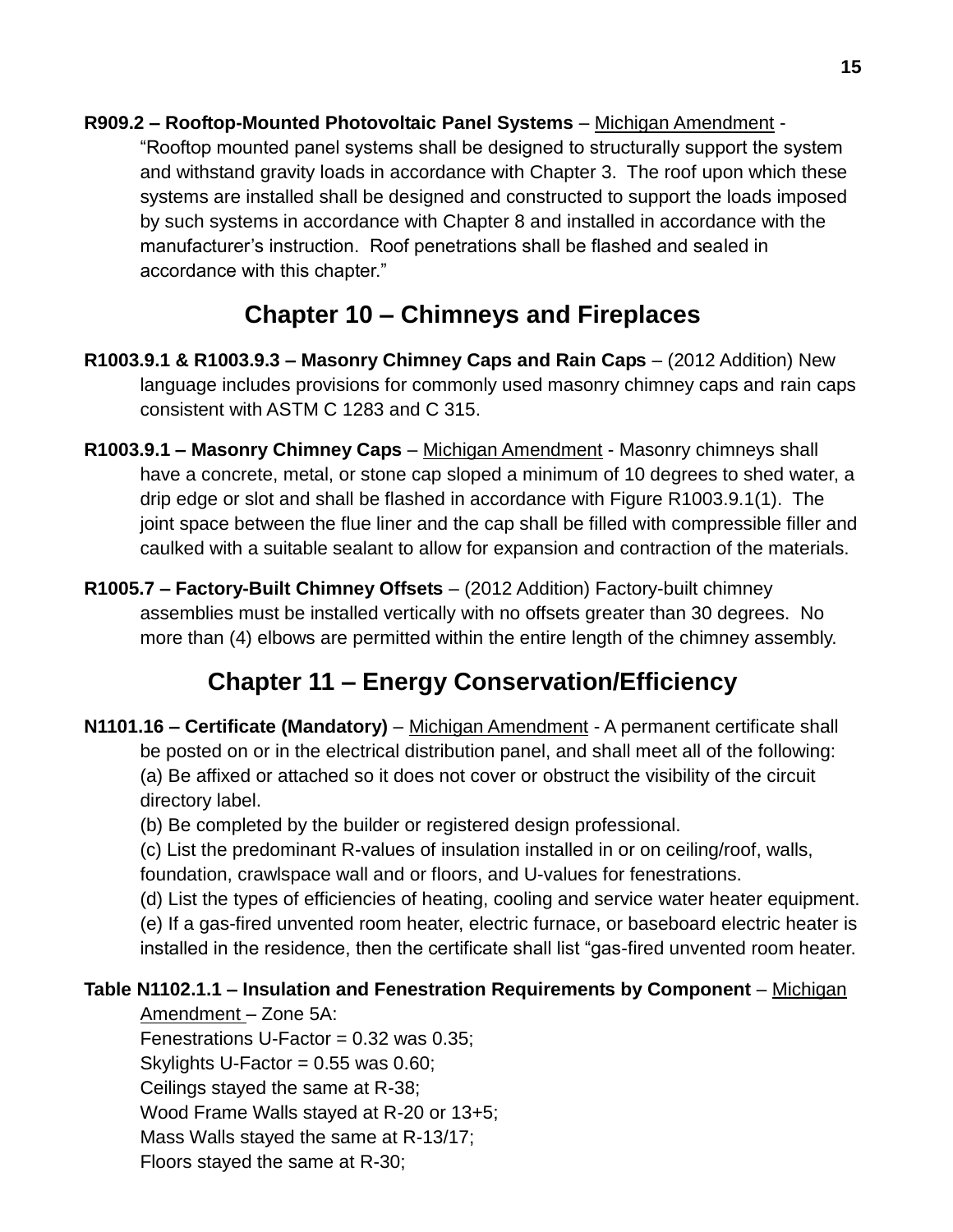Basement Walls stayed the same at R-10/13; Slab & Depth stayed the same at R-10 for 2 feet; and Crawl Space Wall went from R-10/13 (the same as basements) to R-15/19.

- **N1102.1.3 R-Value Computations for Insulated Siding** Michigan Amendment has taken this provision out of the MRC. The 2015 IRC now allows insulated siding to be used in the calculation for satisfying the wall insulation R-value. The labeled R-value for the siding must be reduced by R-0.6 for calculation purposes.
- **N1102.2.1 – Ceiling With Attic Spaces** (2015 Modification) When Section N1102.1.1 would require R-38 in the ceiling, R-30 shall be deemed to satisfy the requirement for R-38 wherever the full height of uncompressed R-30 insulation extends over the wall top plate at the eaves.
- **N1102.4 – Sealing of the Building Thermal Envelope** (2015 Modification) Attic access openings and rim joist junctions have been added to the list of specific locations requiring sealing to prevent air infiltration. Single member headers are now allowed in the code to comply with the thermal envelope requirements.
- **N1002.4.1.2 – Air Leakage and Testing (Prescriptive)** Michigan Amendment "The building thermal envelope shall be constructed to limit air leakage in accordance with the requirements and be installed in accordance with the manufacturer's instructions and the criteria listed in the Table." Further, the building or dwelling unit shall be tested and verified as having an air leakage rate not exceeding 4 air changes per hour. Testing shall be conducted with a blower door at a pressure of 0.2 inches w.g. (50 pascals).
- **N1102.4.4 – Recessed Lighting (Mandatory)** Michigan Amendment "Recessed luminaires installed in the building thermal envelope shall be sealed to limit air leakage between conditioned and unconditioned spaces. All recessed luminaires shall be ICrated and labeled as having an air leakage rate not more than 2.0cfm when tested. All recessed luminaries shall be sealed with a gasket or caulk between the housing and the interior wall or ceiling."
- **N1103.2.1 – Insulation (Prescriptive)** Michigan Amendment "All portions of the air distribution system shall be installed in accordance with Section M1601 and be insulated to an installed R-6 when system components are located within the building but outside the conditioned space, and R-8 when located outside to the building thermal envelope. When located within a building envelope assembly, at least R-8 shall be applied between the duct and that portion of the assembly farthest from conditioned space."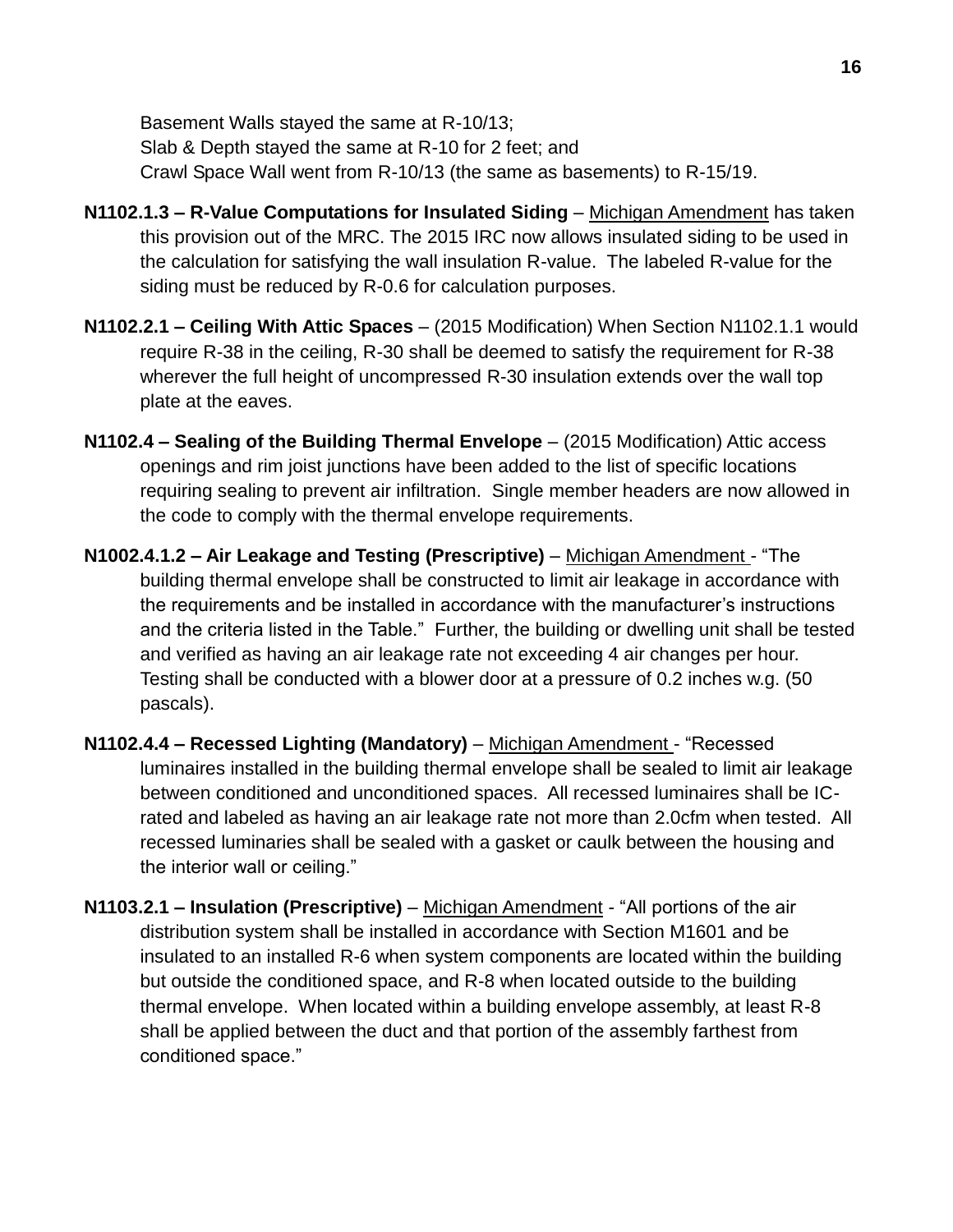**N1103.2.2 – Sealing (Mandatory)** – Michigan Amendment - "Ducts, air handlers, and filter boxes shall be sealed. Joints and seams shall comply with either the International Mechanical Code or the MRC.

Exceptions: 1. Air impermeable spray foam product may be applied without additional joint seals. 2. Where a duct connection is made that is partially inaccessible, 3 screws or rivets shall be equally spaced on the exposed portion of the joint so as to prevent a hinge effect. 3. Continuously welded and locking type longitudinal joints and seams. Duct tightness shall be verified by either: Post-construction Tests or Rough-in test except if the ducts and air handlers are located entirely within the building thermal envelope."

**N1103.3 – Mechanical System Piping Insulation (Mandatory)** - "Mechanical system piping capable of carrying fluids above 105 degrees F or below 55 degrees F shall be insulated to a minimum of R-3."

"Pipe insulation exposed to weather shall be protected from damage, including that caused by sunlight, moisture, equipment maintenance, and wind, and shall provide shielding from solar radiation that can cause degradation of the material. Adhesive tape shall not be permitted."

#### **N1103.4 – Circulating Hot Water Systems (Mandatory)** – Michigan Amendment -

"Circulating hot water systems shall be provided with an automatic or readily accessible manual switch that can turn off the hot-water circulating pump when the system is not in use. Insulation for hot water pipe with a minimum thermal resistance (R-value) of R-3 shall be applied to the following:

- 1. Piping larger than ¾ inch nominal diameter.
- 2. Piping serving more than 1 dwelling unit.
- 3. Piping located outside the conditioned space.
- 4. Piping from the water heater to a distribution manifold.
- 5. Piping located under a floor slab.
- 6. Buried piping.

7. Supply and return piping in recirculation systems other than demand recirculation systems. "

**N1104.1 – Lighting Equipment (Mandatory**) – (2015 Modification) The code has now been revised to require at least 75 percent of the lamps in permanently installed lighting fixtures to be high-efficacy lamps or a minimum of 75 percent of the permanently installed lighting fixtures to contain only high-efficacy lamps.

Exception: Low-voltage lighting shall not be required to utilize high-efficacy lamps.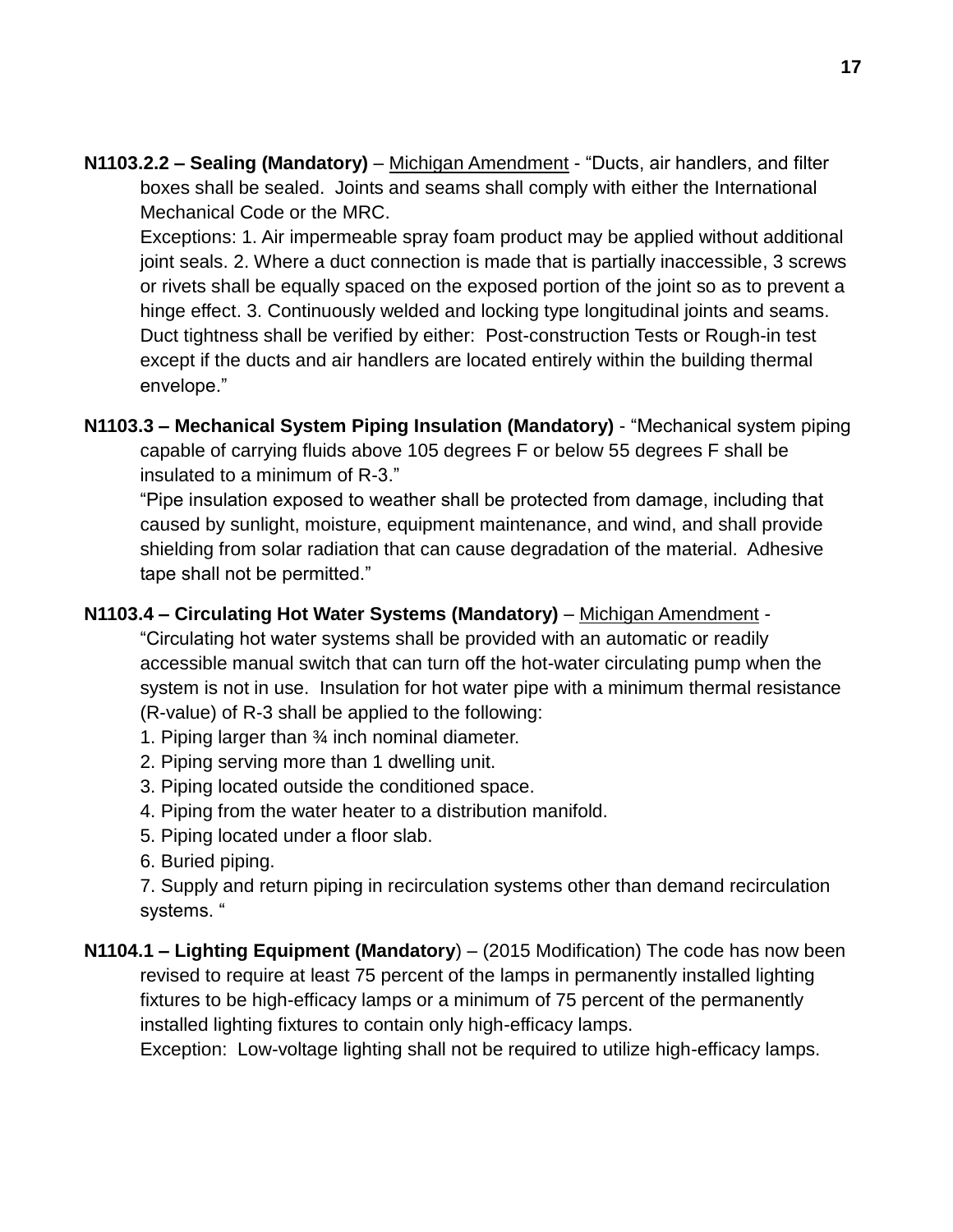**N1106 – Energy Rating Index Compliance Alternative** – Michigan Amendment - Scope: This section establishes criteria for compliance using an energy rating index (ERI) analysis. Compliance with this section requires that the mandatory provisions identified in Sections N1101.2, (Intent) and N1103.4.2, (Hot Water Pipe Insulation) be met. The building thermal envelope shall be greater than or equal to levels of efficiency and solar heat gain coefficient in Table 402.1.2 or 402.1.4 of the 2009 IECC.

# **Chapters 13 through 23 – Mechanical**

- **M1411.6 – Locking Access Port Caps**  (2012 Modification in the IRC) This IRC code change required a separate secured enclosure or room that would have allowed the A/C unit to be locked to protect the refrigerant. This code modification was rejected by a Michigan Amendment and is not included in the 2015 MRC.
- **M1502.4.2 – Duct Installation** Michigan Amendment "Dryer exhaust ducts shall be supported at 4 foot intervals and secured in place. The insert end of the duct shall extend into the adjoining duct or fitting in the direction of airflow. Ducts shall not be joined with screws or similar fasteners that protrude into the inside of the duct."
- **M1502.4.4 & M1502.4.5 – Dryer Exhaust Duct Power Ventilators** (2015 Addition) The code now recognizes the use of dryer exhaust duct power ventilators (DEDPVs) to increase the allowable exhaust duct length for clothes dryers and requires the installation to be in accordance with the manufacturer's instructions.
- **M1503.4 – Makeup Air for Range Hoods** (2015 Modification) Automatic operation of a mechanical damper is no longer required for supplying makeup air for kitchen exhaust systems exceeding a rating of 400 cubic feet per minute. Transfer openings are permitted to obtain makeup air from rooms other than the kitchen.
- **M1506.2 – Exhaust Duct Length** (2015 Addition) The code now establishes maximum exhaust duct lengths based on duct diameter, type of duct and exhaust fan airflow rating. Duct length shall not be limited where the duct system complies with the manufacturer's design criteria or where the flow rate of the installed ventilating equipment is verified by the installer or approved third party.
- **M1506.3 – Exhaust Openings** (2012 Addition) Air exhaust openings shall terminate not less than 3 feet from property lines; 3 feet from operable and non-operable openings into the building; and 10 feet from mechanical air intakes except where the opening is located 3 feet above the air intake. Openings shall comply with Sections R303.5.2, (Exhaust Openings) and R303.6, (Protection).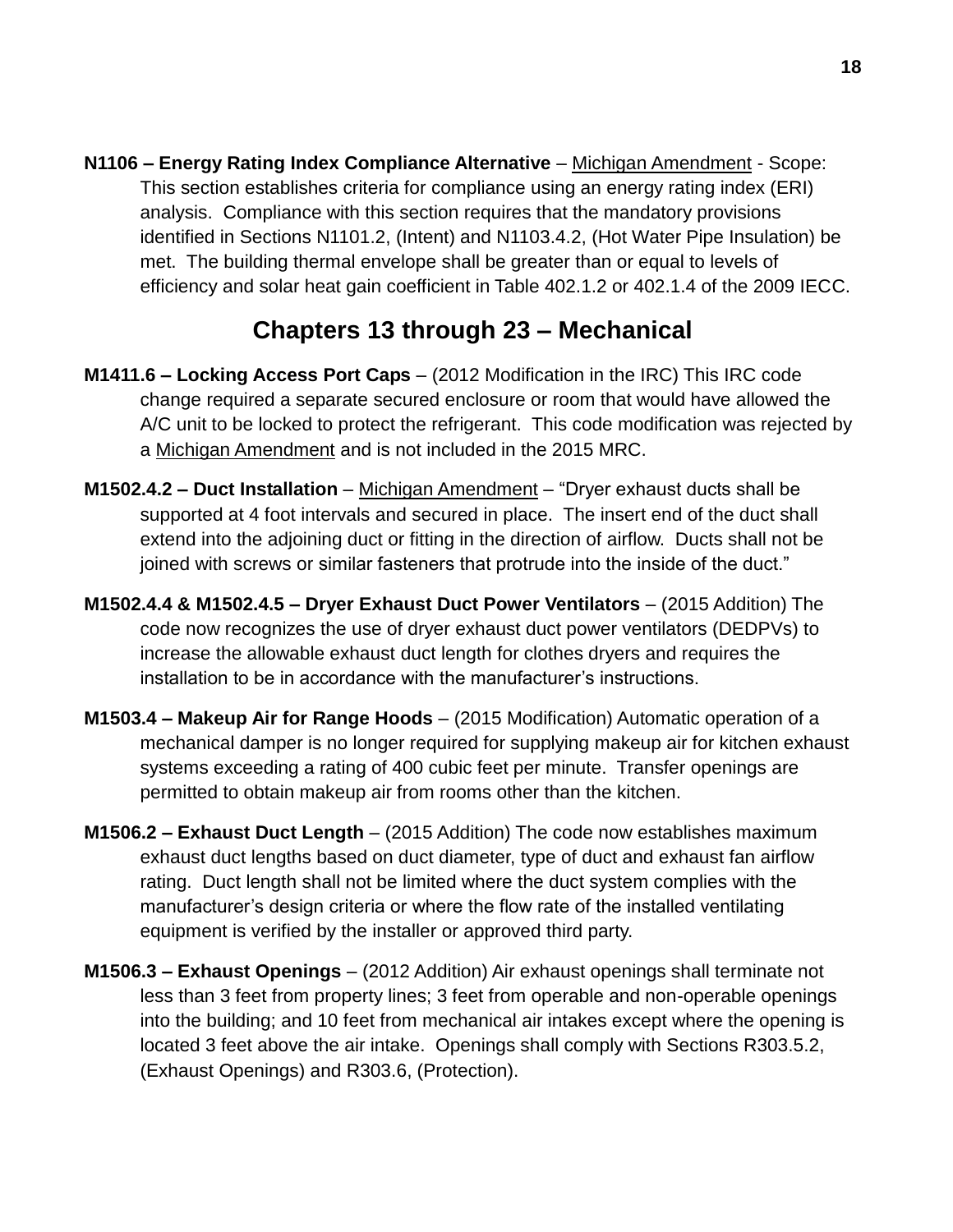- **M1507 – Mechanical Ventilation** (2012 Addition) Prescriptive design criteria for whole– house ventilation systems have been added to the mechanical ventilation provisions. Mechanical ventilation of kitchens and bathrooms is now described as local exhaust. New definitions for whole-house ventilation and local exhaust have been added to Section R202.
- **M1601.1 – Above Ground Duct Systems** (2012 Modification) Stud cavities of exterior walls are no longer permitted to be used for return air plenums.
- **M1601.4.1 – Joints, Seams and Connections** (2015 Modification) Types of mastics used to seal sheet metal ducts must be listed to UL 181 B as has been required for sealing flexible ducts. Snap-lock and button-lock seams are no longer exempt from the sealing requirements.
- **M1601.4.10 – Floor Register Location** Michigan Amendment Floor registers located in rooms or spaces containing water closets shall now be located a minimum of 3 feet from the water closet.
- **M1602 Return Air** (2015 Modification) The provisions for return air have been simplified and clarified to improve understanding while preserving the intent of keeping contaminants out of the airstream of the heating, ventilation and air-conditioning system. The provisions for outdoor air openings have been removed and the code now references the applicable provisions for outdoor air in Chapter 3.

### **Chapter 24 – Fuel Gas**

- **G2404.11 – Condensate Pumps** (2015 Addition) Condensate pumps located in uninhabitable spaces, such as attics and crawl spaces, shall be connected to the appliance or equipment served such that when the pump fails, the appliance or equipment will be prevented from operating. Pumps shall be installed in accordance with the manufacturer's instructions.
- **G2408.2.1 – Appliance Installation in Garages** (2009 Addition) "In residential garages where appliances are installed in a separate, enclosed space having access only from outside of the garage, such appliances shall be permitted to be installed at floor level, provided that the required combustion air is taken from the exterior of the garage."
- **G2411.1.1 – Electrical Bonding of Corrugated Stainless Steel Tubing** (2015 Modification) & Michigan Amendment - Corrugated stainless steel tubing gas piping systems shall be bonded to the electrical service grounding electrode system or, where provided, lightning protection electrode system. The bonding jumper shall be not smaller than 3 AWG copper wire or equivalent and not longer than 75 feet.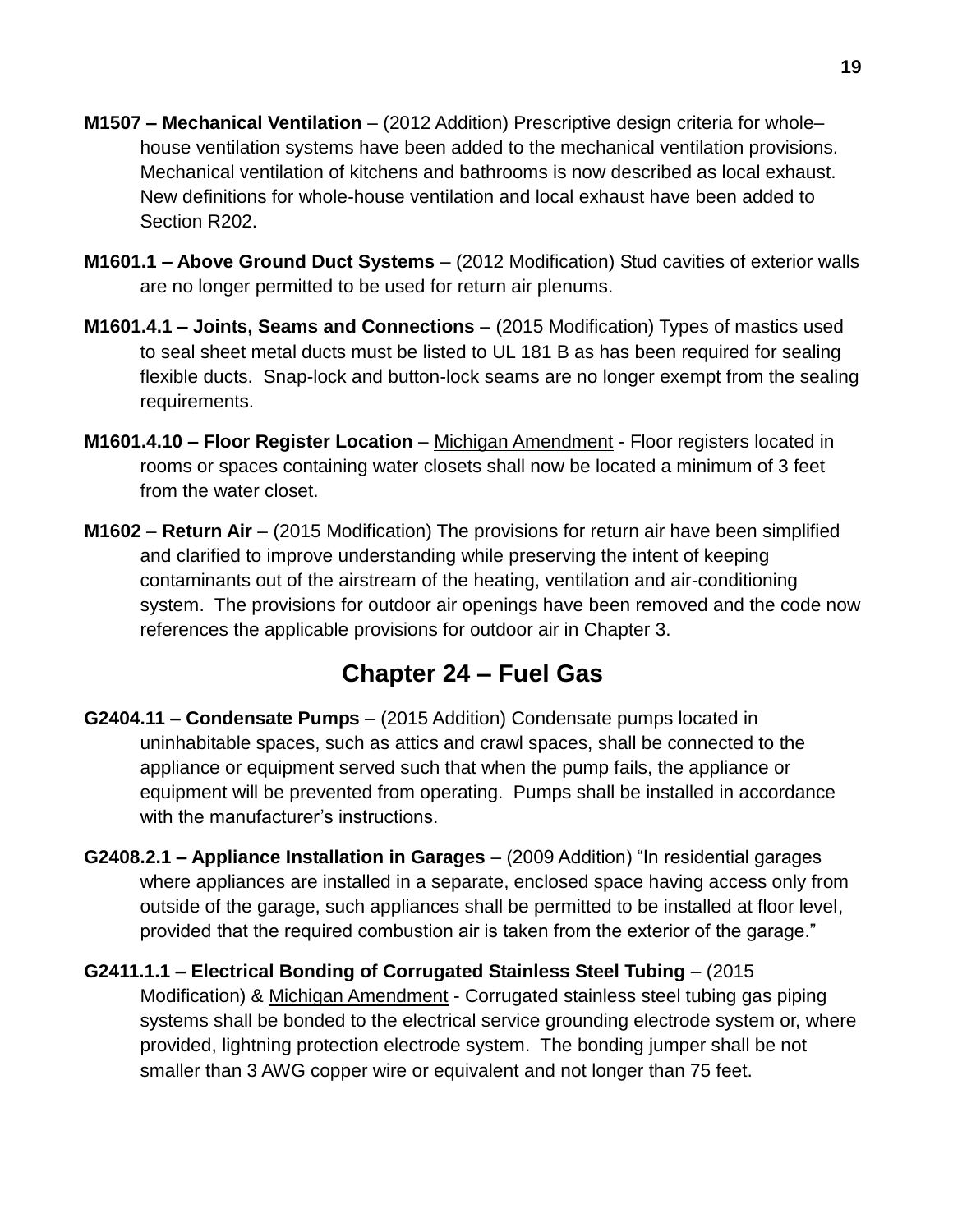- **G2412 &G2415 Pipe Identification and Certification** (2012 Addition) All pipe, tubing, and fittings used in a fuel-gas system now require a manufacturer's mark and thirdparty testing or certification. New definitions are now furnished to supplement the provisions.
- **G2415.7 – Protection of Concealed Piping Against Physical Damage**  (2015 Modification) Protection of piping that will be concealed now addresses piping parallel to framing members and piping within framing members. The new text requires that the protection extend well beyond the edge of members that are bored or notched.
- **G2421.2 – Medium-Pressure Regulators** (2015 Modification) Medium-Pressure (MP) line regulators installed in rigid piping must have a union installed within 1 foot of the regulator to allow for removal.
- **G2422.1.2.1 – Maximum Length of Connectors** (Clarification) The maximum length of appliance connectors has increased from 3 feet to 6 feet. Measurements shall be made along the centerline of the connector and only one connector shall be used for each appliance.
- **G2422.1 – Connecting Portable and Movable Appliances** (2015 Modification) Where appliances, such as gas grills, fire pits or patio heaters, are equipped with casters or are otherwise subject to periodic movement or relocation for purposes such as routine cleaning and maintenance, such appliances shall be connected to the supply system piping by means of an appliance connector listed as complying with ANSI Z21.69 or by rigid metallic pipe and fittings. Such flexible connectors shall be installed and protected against physical damage in accordance with the manufacturer's instructions.
- **G2426.7.1 – Door Clearance to Vent Terminals** (2015 Addition) Appliance and equipment vent terminals shall be located such that doors cannot swing within 12 inches horizontally of the vent terminal. Door stops or closers shall not be installed to obtain this clearance.
- **G2427.8 – Venting System Termination Location** (2015 Modification) The text now addresses the location of sidewall vent terminals with respect to adjoining building. A 10-foot separation is now required when a vent discharges in the direction of an opening in an adjacent building.
- **G2447.2 – Prohibited Location of Commercial Cooking Appliances** (2015 Modification) The code has been modified to allow for the installation of cooking appliances that are listed as both commercial and domestic appliances.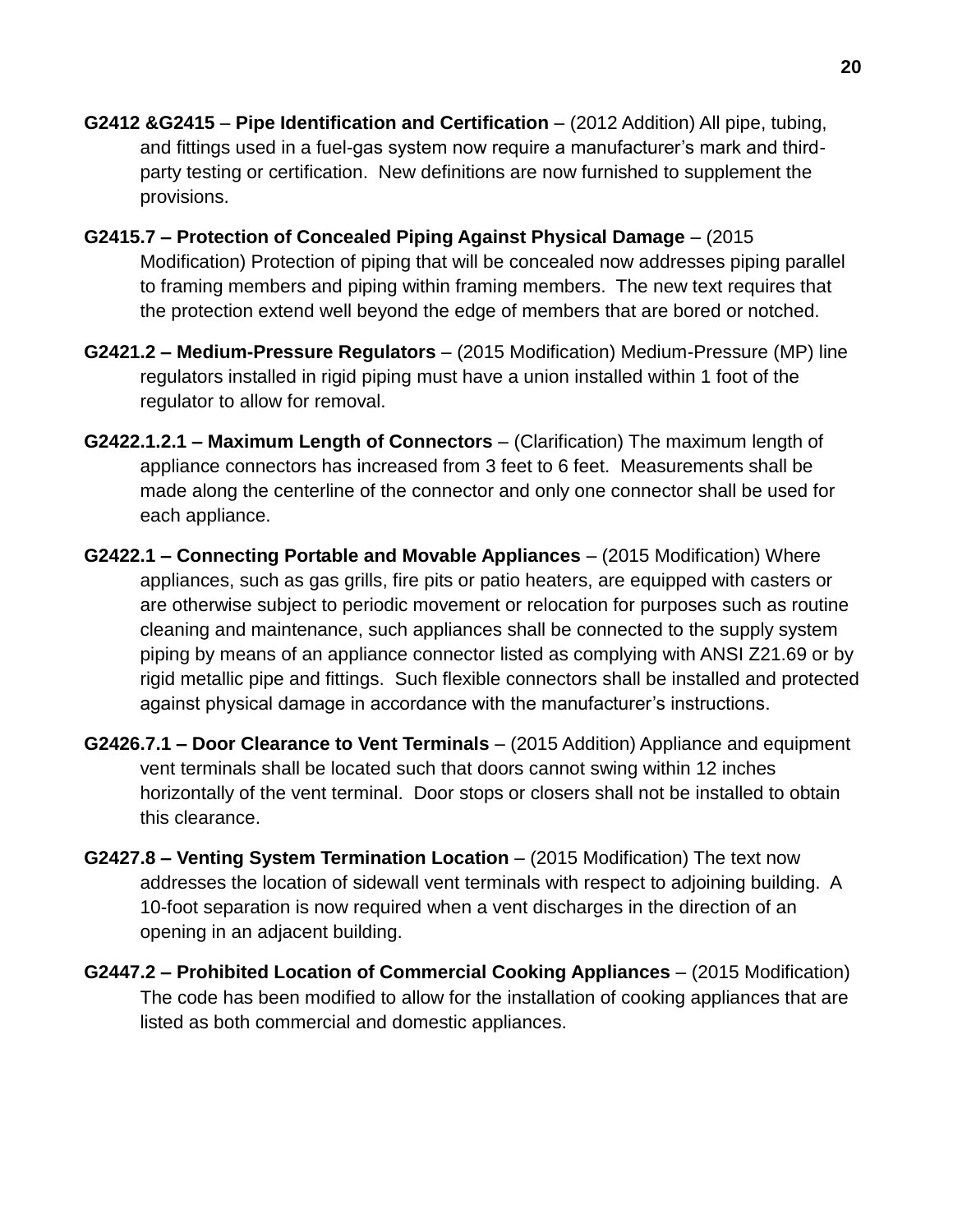### **Chapters 25 through 33 – Plumbing**

- **P2502.1 & P2503.4 – Inspection and Tests for Building Sewers**  (2015 Clarification) The code clarifies the method for examining existing building sewers and building drains when the entire sanitary drainage system is replaced. Internal examination is now required to verify the size, slope, and condition of the existing piping. There is a new provision prescribing a pressure test be completed for a forced sewer at a test pressure of 5 psi greater than the pump rating.
- **P2503.5.1 – Drain, Waste and Vent Systems Testing** (2012 Modification) The Michigan Amendment has added back in air testing for DWV piping. Water testing is still allowed by filling the system with water with not less than 10 feet above the highest fitting connection in that section. This test requires only a visual inspection. It now also allows the system to be tested with a maintained pressure of 5 pounds per square inch or 10 inches of mercury column. This pressure shall be held without introduction of additional air for a period of 15 minutes.
- **P2603.2.1 – Protection Against Physical Damage** (2015 Modification) For piping installed through bored holes or in notches, the minimum clearance distance from the concealed piping to the edge of the framing member has been reduced from 1½ inches to 1¼ inches. Protection is required for piping installed less than 1¼ inches from the framing.
- **P2603.3 – Protection Against Corrosion** (2015 Modification) Metallic piping, except for cast iron, ductile iron and galvanized steel, shall not be placed in direct contact with steel framing members, concrete or masonry. Metallic piping shall not be placed in direct contact with corrosive soil. Where sheathing is used to prevent direct contact, the sheathing material thickness shall be not less than 0.008 inch and shall be made of plastic. Where sheathing protects piping that penetrates concrete or masonry walls or floors, the sheathing shall be installed in a manner that allows movement of the piping within the sheathing.
- **P2603.5.1 – Sewer Depth** Michigan Amendment A building sewer that connects to a private disposal system shall be a minimum of 8 inches to the top of the pipe below finished grade at the point of septic tank connection. Building sewers shall be installed a minimum of 42 inches below grade. Exception: When permitted by the code official.
- **P2605.1 – Piping Support** (2015 Modification) Support spacing requirements for PEX and PE-RT, (Polyethylene of Raised Temperature) tubing 1¼ inches and grater in diameter have been added to Table P2605.1. This section clarifies the mid-story guide requirements for some types of vertical pipe 2 inches and smaller in diameter.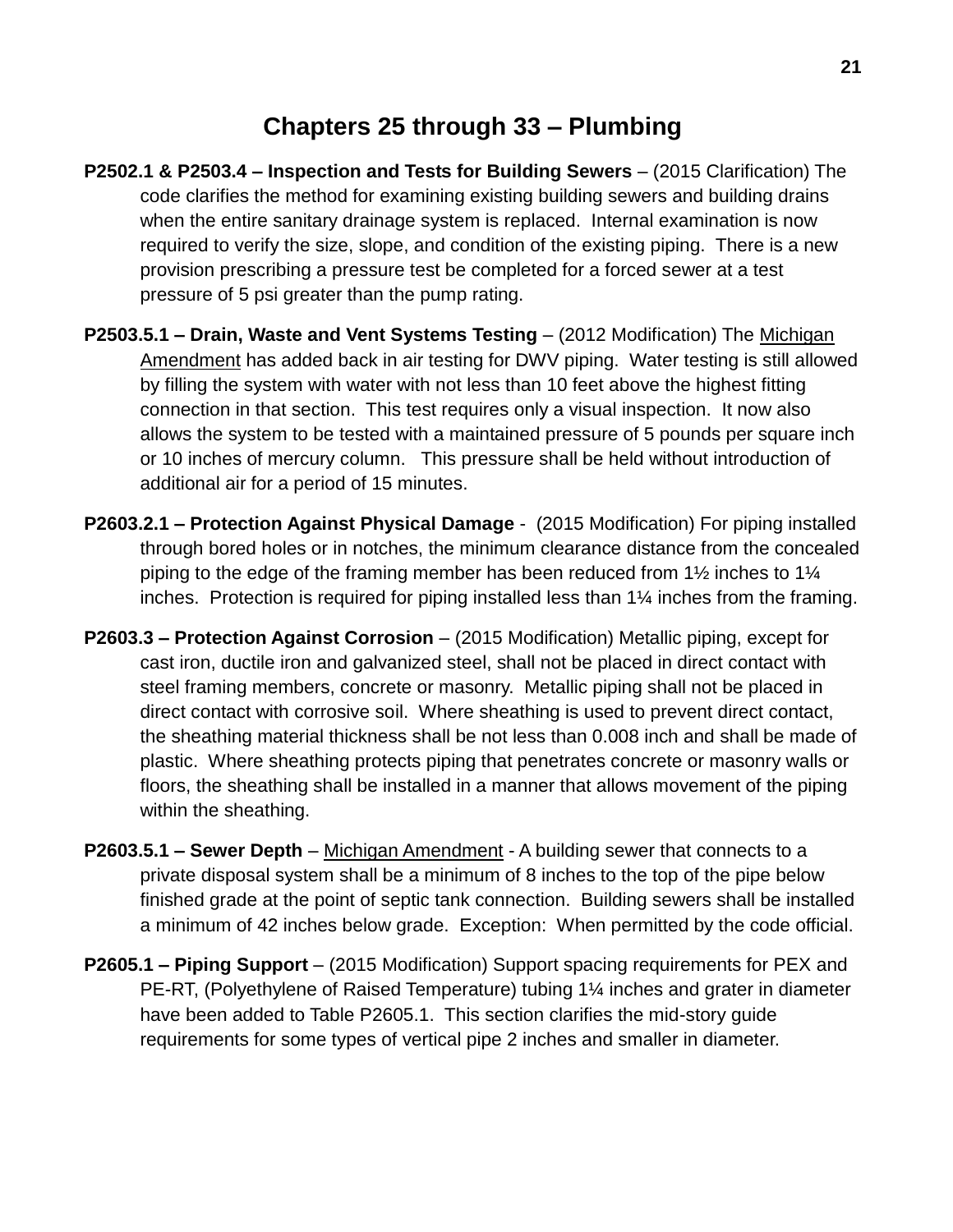- **P2609.1 & P2609.4 – Identification and Certification** (2012 Modification) Each length of pipe and each pipe fitting, trap, fixture, material, and device utilized in a plumbing system shall bear the identification of the manufacturer and any markings required by the applicable referenced standards and shall be listed by a third party certification agency as complying with the standard.
- **P2709.1 & 2709.2 – Shower Receptors and Linings** (2012 Modification) The 2015 edition of the IRC now requires the height of shower liners to extend only 2 inches above the finished thresholds in lieu of the previous 3 inch requirement. Michigan Amendment –The provisions in this section have reverted back to the 2009 edition that requires the lining material to extend not less than 3 inches beyond or around the rough jambs and not less than 3 inches above finished thresholds.
- **P2709.2.4 – Liquid Type, Trowel Applied, Load Bearing, Bonded Waterproof Materials** (2012 Addition) Liquid type, trowel applied, load bearing, bonded waterproof materials are now accepted and shall meet the requirements of ANSI A118.10 and shall be applied in accordance with the manufacturer's instructions.
- **P2801.6 – Required Water Heater P**an (2012 Clarification) Where a storage tank-type water heater or a hot water storage tank is installed in a location where water leakage from the tank will cause damage, the tank shall be installed in a pan constructed of one of the following: 1. Galvanized steel or aluminum of not less than 0.0236 inch in thickness; 2. Plastic not less than 0,036 inch in thickness; or 3. Other approved materials. A plastic pan shall not be installed beneath a gas-fired water heater.
- **P2801 – Water Heater Drain Valves and Pans** (2015 Modification) The code now specifically requires drain valves with a threaded outlet for water heaters. The water heated pan requirements have been expanded to accept aluminum and plastic pans of the prescribed thickness. The code clarifies that a pan drain is not required where a water heater is replaced and there is no existing drain.
- **P2803.6.1 – Requirements for Discharge Pipe** Michigan Amendment Relief valves shall not discharge so as to be a hazard, a potential cause of damage, or a nuisance. A relief valve discharge pipe shall be provided for each individual relief valve and shall meet all the following: (a) Shall terminate atmospherically not more than 4 inches from the floor with an unthreaded end; (b) Shall not be interconnected; (c) Valves shall not be connected in the relief valve discharge pipe; and (d) Shall be rigid pipe approved for water distribution and with a minimum temperature rating of 210 degrees Fahrenheit.
- **P2901 & P2910 through P2913 – Nonpotable Water Systems**  (2015 Modification) Nonpotable water outlets, such as hose connections, that utilize nonpotable water must be identified with a warning and a symbol that nonpotable water is being used. The color purple is established for identifying distribution piping conveying nonpotable water. New Sections P2910 – P2913 are extracted from the International Green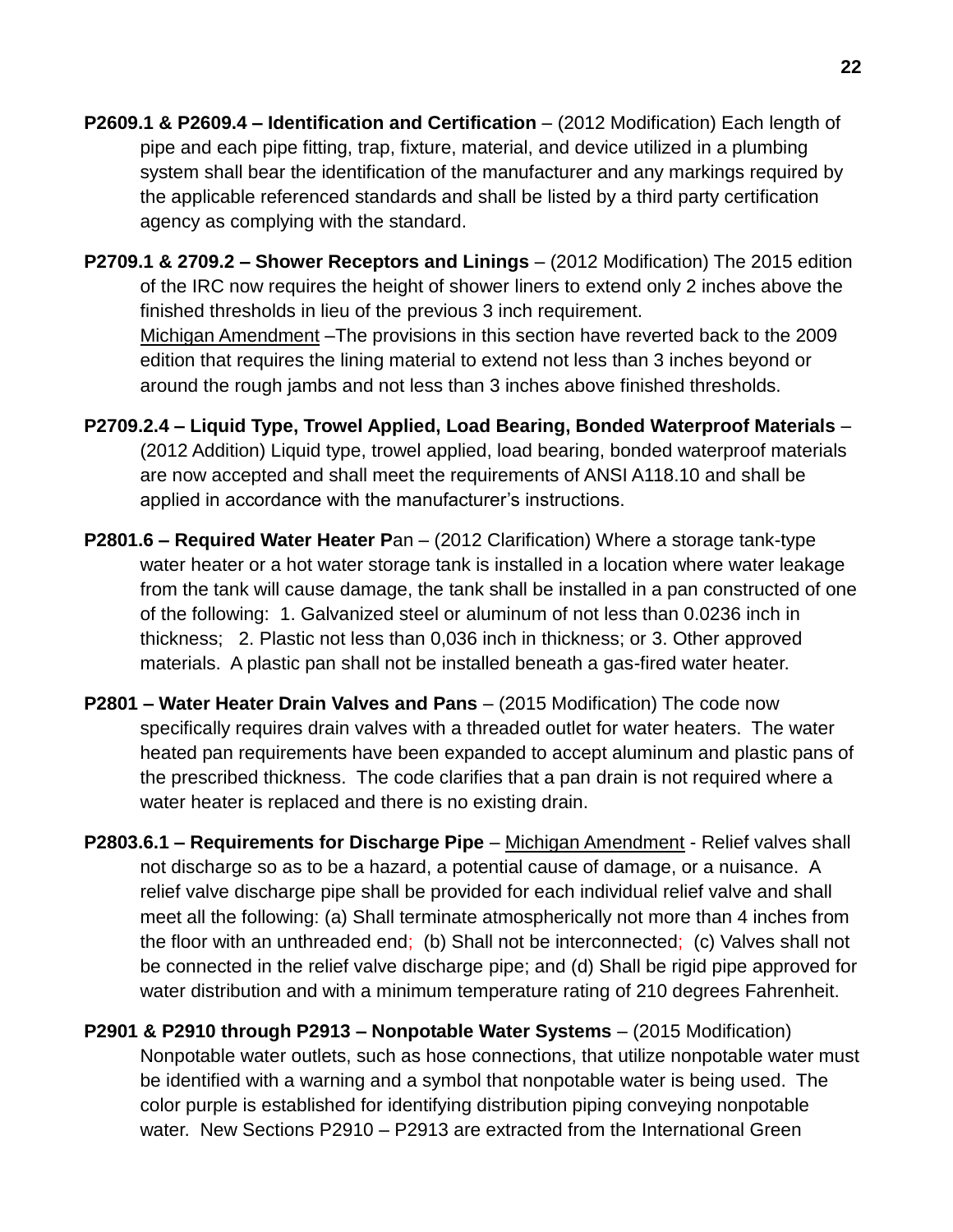Construction Code (IgCC) and intend to provide guidance on the collection, storage, and distribution of various types of nonpotable water for residential buildings.

# **Chapters 29 & 30 – Other Michigan Amendments**

 **P2902.5.4 – Connection to Automatic Fire Sprinkler Systems; P2904.1 – Dwelling Unit Fire Sprinkler Systems; P2906.3.1 – Heat-fusion Joints for Polyethylene Plastic Pipe; P2906.10.1 – Heat-fusion Joints for Polyolefin Plastic; P3003.12.1 – Heat-fusion Joints for Polypropylene Plastic Pipe; and P300.13.2 – Solvent Cementing**

- **P3005.2 – Cleanout at the Base of Stacks –** (2015 Modification) This section has been completely reorganized and reworded. Base cleanout plugs are only permitted for metallic piping. Where located at a finished wall, the cleanout must be within 1½ inches of the finished surface. A cleanout is no longer required at the base of each waste or soil stack.
- **P3008.1 – Backwater Valves** (2015 Modification) There is now an exception for existing buildings to allow sewers to discharge through a backwater valves. Exception: In existing buildings, fixtures above the elevation of the manhole cover of the next upstream manhole in the public sewer shall not be prohibited from discharging thorough a backwater valve.
- **P3103.1 & P3103.2 – Roof extension & Frost Closure** Michigan Amendment All open vent pipes that extend through a roof shall terminate at least 1 foot above the roof, except that if a roof is to be used for any purpose other than weather protection, (such as observation or a sunbathing deck) then the vent extension shall be run not less than 7 feet above the roof. To prevent frost closure, every vent extension though a roof shall be not less than 3 inches in diameter and shall be made inside the building with a minimum of 1 foot below roof or inside the wall.

# **Chapter 31 – Other Michigan Amendments**

 **P3105.1 Distance of Trap from Vent; P3105.4 Vertical Leg for Waste Fixture Drains; and P3111.2.2 Connection of Combination Waste and Vent System**

**P3201.2 – Trap Seal Protection Against Evaporation** – (2015 Modification & Re-write) Trap seal protection against evaporation can now be accomplished in a variety of ways, including trap seal primer valves supplied with nonpotable water and barrier-type trap seal protection devices.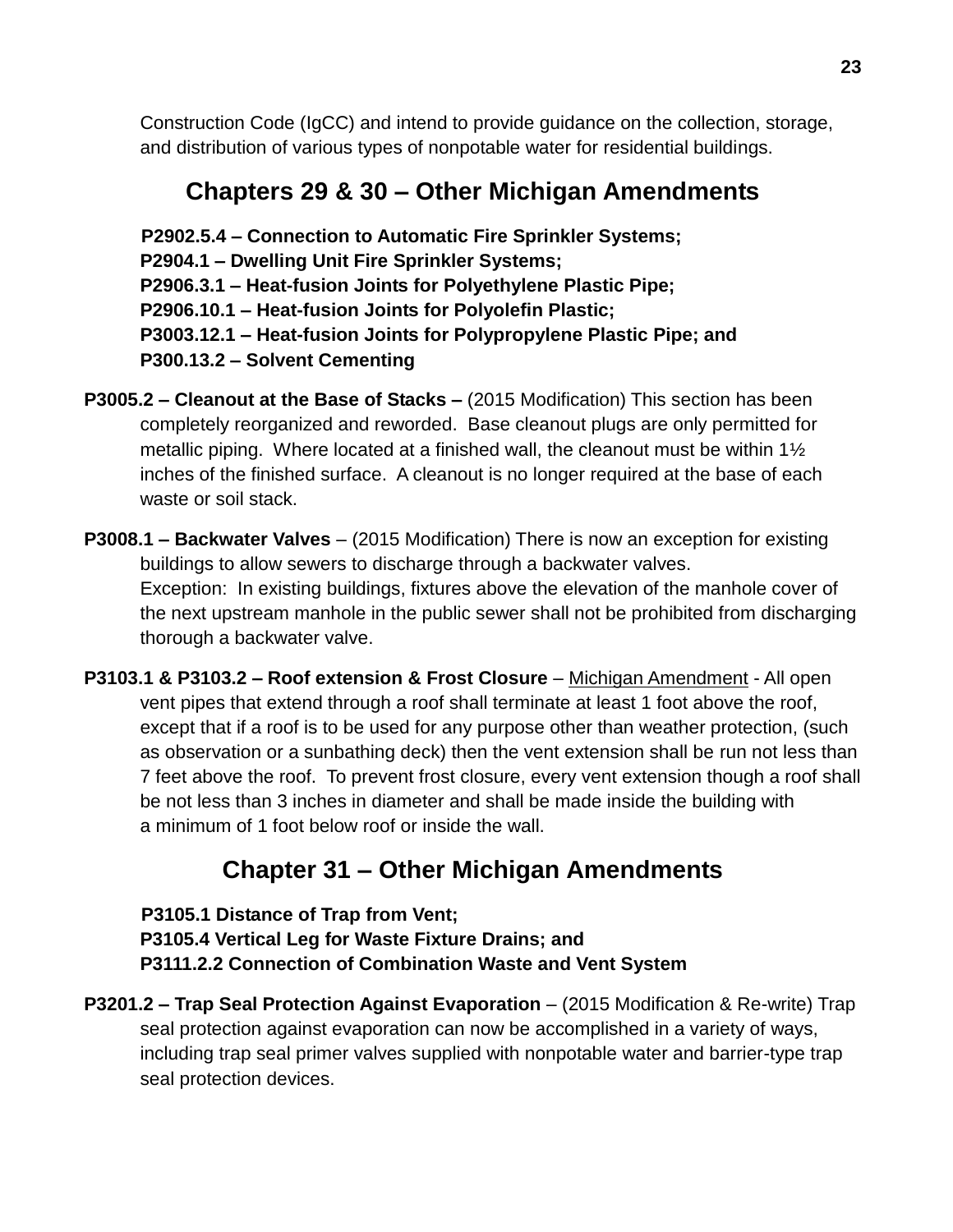# **Chapters 34 through 43 – Electrical**

#### **Chapter 34 through 38 – Michigan Amendments:**

**E3401 – Applicability –** The provisions of Chapters 34 – 43 establish the general scope of the electrical system and equipment requirements of the code**;** 

**E3401.2 – Scope;** 

**E3401.5 – General;** 

**E3401.6 – Requirements;** 

**E3401.7 – Photovoltaic Panels and Modules;** 

**E3401.8 – Inverters;** 

**E3402.2 – Penetrations of Fire-resistance-rated Assemblies;** 

**E3405.2 – Working Clearances for Energized Equipment and Panels;**

**E3601.6.3 - Separate Outdoor Electric Space Conditioning Equipment;** 

**E3604.2.1 – Overhead Service and Service-entrance Conduct Installation;** 

**E3705.4.1 - Conductors Rated 60 Degrees C;** 

**Table E3801.4 – Allowable Application for Wiring Methods; and E3803.6 – Raceway Seals.**

**E3608.1.2 – Concrete-Encased Electrodes -** Michigan Amendment - These provisions for concrete-encased electrodes have been broken into separate parts to clarify the meaning and application.

E3608.1.2.1 - Verification of the installation (the inspection) of the electrode is now included within a Michigan Amendment.

E3609.7.1 – Corrugated stainless steel tubing is now required to be bonded to the electrical service grounding electrode.

- **E3608.4 – Supplemental Electrode Required** (2012 Clarification) A rod, pipe, or plate electrode requires a supplemental electrode unless testing confirms that the single electrode has a resistance to earth of 25 ohms or less.
- **E3901.7 – Outdoor Outlets**  (2012 Modification) An outdoor outlet is now required for any size of deck, porch, or balcony that is accessible from inside the dwelling unit.
- **E3901.9 – Basements, Garages and Accessory Buildings** (2015 Modification) Garage receptacle outlets must be served by a separate branch circuit that does not supply other outlets. At least one receptacle outlet is required for each car space in a garage.
- **E3901.11 – Receptacle Outlets in Foyers** Michigan Amendment Foyers that are not part of a hallway in accordance with Section E3901.10 and that have an area that is greater than 100 square feet shall have a receptacle located in each wall space 3 feet or more in width. Doorways, door-side windows that extend to the floor and similar openings shall not be considered as wall space. Michigan revised this requirement from 60 square feet up to 100 square feet.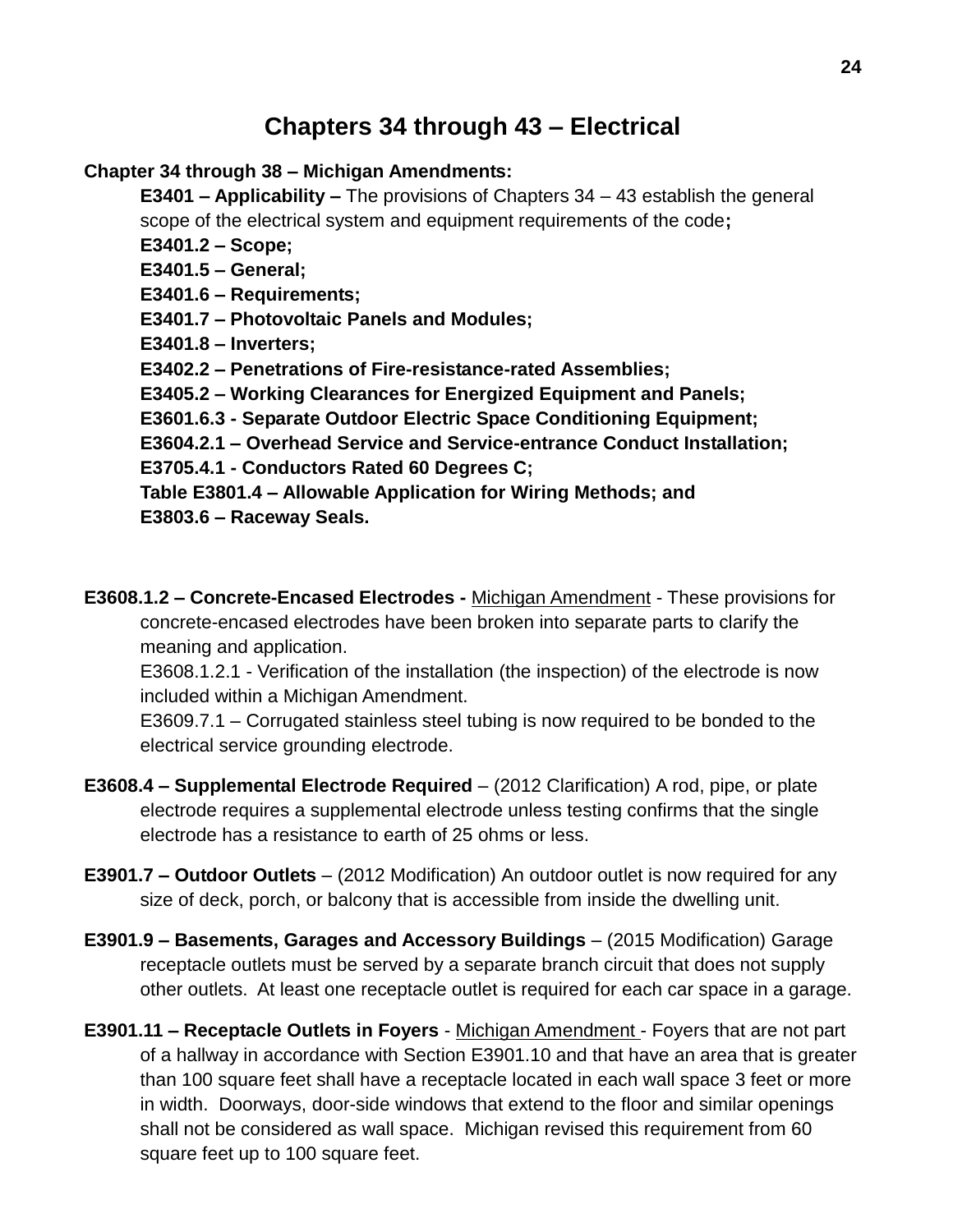- **E3902.2 & E3902.5 – Ground-Fault Circuit-Interrupter (GFCI) Protection**  (2009 Modification) This 2009 modification required that ground-fault circuit-interrupter protection be required for all 125-volt, single-phase, 15- and 20-ampere receptacles installed in garages and unfinished basement areas except those for fire or burglar alarm systems. YES – This means for a sump pump, refrigerator and a freezer.
- **E3902.8, E3902.9 & E3902.10 – Ground-Fault Circuit Interrupter Protection** (2015 Modification) Laundry areas have been added to the list of locations requiring groundfault circuit interrupter (GFCI) protection. Receptacles within 6 feet of bathtubs and showers, and receptacles for dishwashers also require GFCI protection.
- **E3902.14 – Location of Ground Fault Circuit Interrupters** This section was added in 2012 and then modified in 2015. Ground-fault circuit interrupters shall be installed in a readily accessible location.
- **E3901.11 – Arc-Fault Protection** Michigan Amendment has deleted this section completely - Arc-fault protection for branch circuits has been expanded to include all habitable spaces (except kitchens), hallways, closets, and similar areas. Only a combination type arc-fault circuit interrupter is permitted and it must protect the entire branch circuit.
- **E3905.3.2 – Securing to Box** Michigan Amendment All permitted wiring methods shall be secured to the boxes.

Exception: Where nonmetallic-sheathed cable is used with boxes not larger than a nominal size of 2¼ inches by 4 inches mounted in walls or ceilings, and where the cable is fastened within 8 inches of the box measured along the sheath, and where the sheath extends through a cable knockout and where the sheath extends through a cable knockout not less than ¼ inch, securing the cable to the box shall not be required. Multiple cable entries shall be permitted in a single cable knockout opening.

**E3908.8 – Boxes at Fan Outlets** – (2012 Modification) When a ceiling outlet box is wired for a future ceiling fan, the box must be listed for the support of a ceiling fan. "Where spare, separately switched, ungrounded conductors are provided to a ceiling mounted outlet box, and such box is in a location acceptable for a ceiling-suspended (paddle) fan, the outlet box or outlet box system shall be listed for sole support of the ceilingsuspended (paddle) fan."

#### **E3908.8.1 through E4101.8 – Other Michigan Amendments**-

E3908.8.1 – Grounding of flexible metal conduit.

E3908.8.2 – Grounding of liquid-tight flexible metal conduit.

E3908.9 – Equipment fastened in place or connected by permanent wiring methods.

E3908.10 – Methods of equipment grounding.

E4002.16 – Replacements, grounding-type, non-grounding-type receptacles, and ground-fault circuit interrupters.

E4101.8 Frames of ranges and clothes dryers.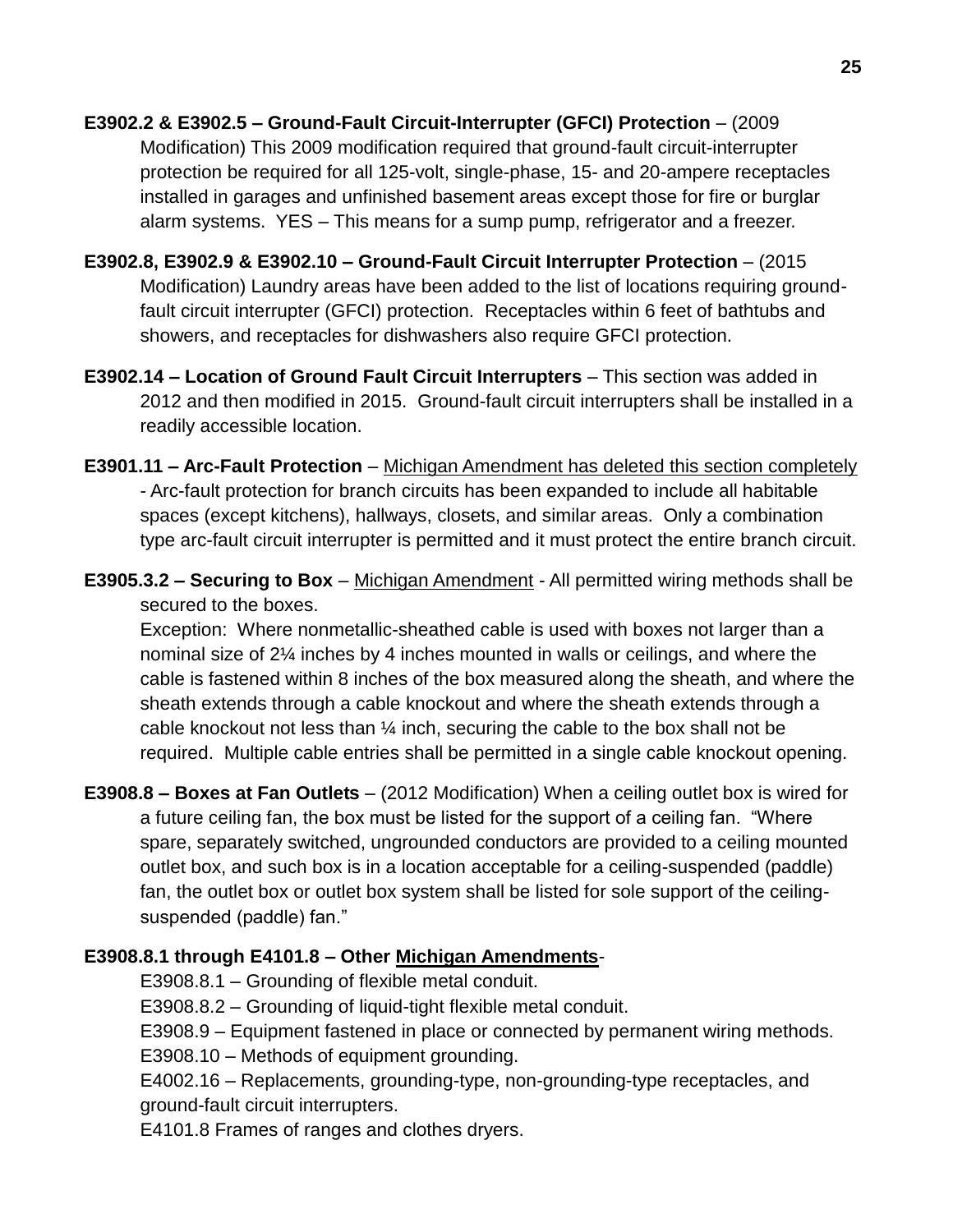- **E4001.15 – Switches Controlling Lighting Loads** (2012 Addition) Unless a means of access for rewiring is provided, a grounded circuit conductor must be provided at the switch outlet.
- **E4002.14 – Tamper-Resistant Receptacles**  (2012 Modification) In areas specified in Section E3901.1, 125-volt, 15- and 20-ampere receptacles shall be listed tamperresistant receptacles. Exceptions: Receptacles in the following location shall not be required to be tamper resistant: 1. Receptacles located more than 5.5 feet above the floor. 2. Receptacles that are part of a luminaire or appliances. 3. A single receptacle for a single appliance or a duplex receptacle for two appliances where such receptacles are located in spaces dedicated for the appliances served and, under conditions of normal use, the appliances are not easily moved from one place to another. The appliances shall be cord-and-plug connected in accordance with E3909.4.
- **E4203.4.3 – Location of Low-Voltage Luminaires Adjacent to Swimming Pools** (2015 Modification) - Listed low-voltage luminaries meeting the prescribed conditions are permitted to be located less than 5 feet from the water's edge of swimming pools, spas, and hot tubs.
- **E4204.2 – Bonded Parts of Pools, Spas, and Hot Tubs** (2012 Modification) Where walls are at least 5 feet high and less than 3 feet from the edge of the pool, equipotential bonding is required on the pool side of the wall only. Metal parts, including awnings, fences, and door and window frames constructed of metal, require bonding if located within 5 feet of the edge of the pool.

### **Appendix F – Figure AF101 – Passive Radon Gas Controls** - EPA

- Map of Michigan Radon Zones Michigan Amendment This appendix contains requirements for new construction in jurisdictions where radon-resistant construction is required. These requirements are intended to provide a passive means of resisting radon gas entry and prepare the dwelling for post-construction radon mitigation, if necessary. Active construction techniques, rather than passive techniques, shall be permitted to be used where approved.
- **AF103 – Radon-Resistant Construction Details for Four Foundation Types** These details were inserted to clarify the installation of a radon-resistant system.